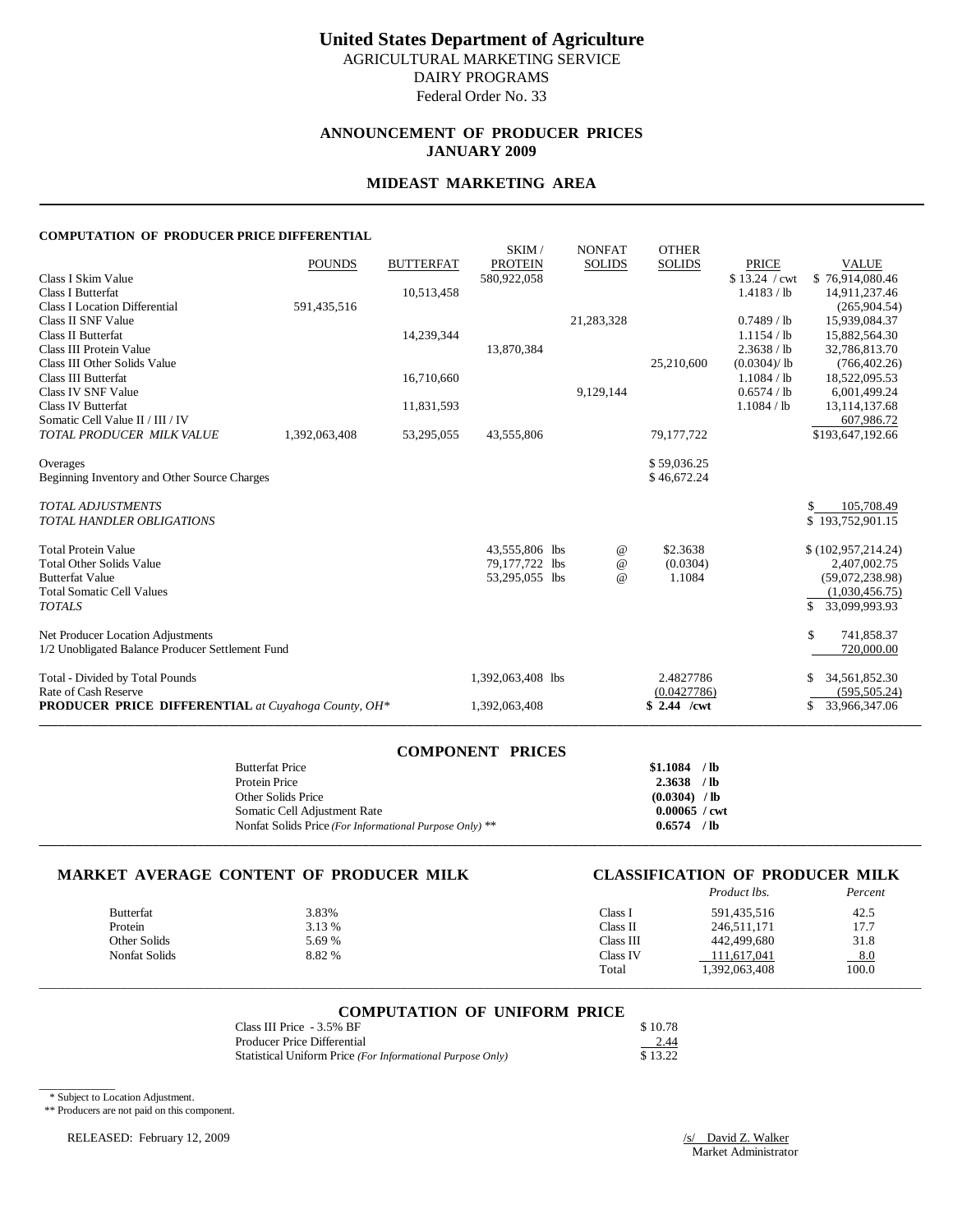## **ANNOUNCEMENT OF PRODUCER PRICES FEBRUARY 2009**

### **MIDEAST MARKETING AREA**

### **COMPUTATION OF PRODUCER PRICE DIFFERENTIAL**

|                                                            |               |                  | SKIM/             | <b>NONFAT</b> | <b>OTHER</b>  |              |                     |
|------------------------------------------------------------|---------------|------------------|-------------------|---------------|---------------|--------------|---------------------|
|                                                            | <b>POUNDS</b> | <b>BUTTERFAT</b> | <b>PROTEIN</b>    | <b>SOLIDS</b> | <b>SOLIDS</b> | <b>PRICE</b> | <b>VALUE</b>        |
| Class I Skim Value                                         |               |                  | 532,545,035       |               |               | \$9.07 / cwt | \$48,301,834.66     |
| Class I Butterfat                                          |               | 9,583,943        |                   |               |               | 1.1340 / lb  | 10,868,191.38       |
| <b>Class I Location Differential</b>                       | 542,128,978   |                  |                   |               |               |              | (246, 620.64)       |
| Class II SNF Value                                         |               |                  |                   | 20,118,265    |               | 0.7367 / lb  | 14,821,125.80       |
| Class II Butterfat                                         |               | 13,641,520       |                   |               |               | 1.1011 / lb  | 15,020,677.73       |
| Class III Protein Value                                    |               |                  | 12,975,276        |               |               | 1.9139 / lb  | 24,833,380.71       |
| Class III Other Solids Value                               |               |                  |                   |               | 23,890,356    | (0.0437)/lb  | (1,044,008.58)      |
| Class III Butterfat                                        |               | 16,567,357       |                   |               |               | 1.0941 / lb  | 18,126,345.29       |
| Class IV SNF Value                                         |               |                  |                   | 6,651,704     |               | 0.6472 / lb  | 4,304,982.83        |
| <b>Class IV Butterfat</b>                                  |               | 8,527,245        |                   |               |               | 1.0941 / lb  | 9,329,658.74        |
| Somatic Cell Value II / III / IV                           |               |                  |                   |               |               |              | 491,598.29          |
| TOTAL PRODUCER MILK VALUE                                  | 1,278,112,148 | 48,320,065       | 39,492,270        |               | 72,688,294    |              | \$144,807,166.21    |
| Overages                                                   |               |                  |                   |               | \$86,557.99   |              |                     |
| Beginning Inventory and Other Source Charges               |               |                  |                   |               | \$5,372.50    |              |                     |
| <b>TOTAL ADJUSTMENTS</b>                                   |               |                  |                   |               |               |              | 91,930.49<br>\$     |
| <b>TOTAL HANDLER OBLIGATIONS</b>                           |               |                  |                   |               |               |              | \$144,899,096.70    |
| <b>Total Protein Value</b>                                 |               |                  | 39,492,270 lbs    | $^{\circ}$    | \$1.9139      |              | \$(75,584,255.55)   |
| <b>Total Other Solids Value</b>                            |               |                  | 72,688,294 lbs    | $^{\circ}$    | (0.0437)      |              | 3,176,478.45        |
| <b>Butterfat Value</b>                                     |               |                  | 48,320,065 lbs    | $\omega$      | 1.0941        |              | (52,866,983.13)     |
| <b>Total Somatic Cell Values</b>                           |               |                  |                   |               |               |              | (833,960.29)        |
| <b>TOTALS</b>                                              |               |                  |                   |               |               |              | 18,790,376.18<br>\$ |
| Net Producer Location Adjustments                          |               |                  |                   |               |               |              | \$<br>647,624.49    |
| 1/2 Unobligated Balance Producer Settlement Fund           |               |                  |                   |               |               |              | 622,000.00          |
| Total - Divided by Total Pounds                            |               |                  | 1,278,112,148 lbs |               | 1.5695024     |              | 20,060,000.67<br>S  |
| Rate of Cash Reserve                                       |               |                  |                   |               | (0.0495024)   |              | (632, 696.19)       |
| <b>PRODUCER PRICE DIFFERENTIAL</b> at Cuyahoga County, OH* |               |                  | 1,278,112,148     |               | $$1.52$ /cwt  |              | 19,427,304.48<br>\$ |
|                                                            |               |                  |                   |               |               |              |                     |

### **COMPONENT PRICES**

| <b>Butterfat Price</b>                                  | \$1.0941        | $/$ lb |
|---------------------------------------------------------|-----------------|--------|
| Protein Price                                           | 1.9139          | $/$ lb |
| Other Solids Price                                      | $(0.0437)$ / lb |        |
| Somatic Cell Adjustment Rate                            | $0.00058$ / cwt |        |
| Nonfat Solids Price (For Informational Purpose Only) ** | 0.6472          | / lb   |
|                                                         |                 |        |

# **MARKET AVERAGE CONTENT OF PRODUCER MILK CLASSIFICATION OF PRODUCER MILK**

|               |        |           | Product lbs.  | Percent |
|---------------|--------|-----------|---------------|---------|
| Butterfat     | 3.78%  | Class I   | 542.128.978   | 42.4    |
| Protein       | 3.09 % | Class II  | 234, 341, 518 | 18.3    |
| Other Solids  | 5.69 % | Class III | 420,054.447   | 32.9    |
| Nonfat Solids | 8.78 % | Class IV  | 81,587,205    | 6.4     |
|               |        | Total     | 1,278,112,148 | 100.0   |

# \_\_\_\_\_\_\_\_\_\_\_\_\_\_\_\_\_\_\_\_\_\_\_\_\_\_\_\_\_\_\_\_\_\_\_\_\_\_\_\_\_\_\_\_\_\_\_\_\_\_\_\_\_\_\_\_\_\_\_\_\_\_\_\_\_\_\_\_\_\_\_\_\_\_\_\_\_\_\_\_\_\_\_\_\_\_\_\_\_\_\_\_\_\_\_\_\_\_\_\_\_\_\_\_\_\_\_\_\_\_\_\_\_\_\_\_\_\_\_\_\_\_\_\_\_\_\_\_\_\_\_\_\_\_\_\_\_\_\_ **COMPUTATION OF UNIFORM PRICE**

| Class III Price - 3.5% BF                                  | \$9.31  |
|------------------------------------------------------------|---------|
| Producer Price Differential                                | 1.52    |
| Statistical Uniform Price (For Informational Purpose Only) | \$10.83 |

\* Subject to Location Adjustment.

 $\overline{\phantom{a}}$   $\overline{\phantom{a}}$   $\overline{\phantom{a}}$   $\overline{\phantom{a}}$   $\overline{\phantom{a}}$   $\overline{\phantom{a}}$   $\overline{\phantom{a}}$   $\overline{\phantom{a}}$   $\overline{\phantom{a}}$   $\overline{\phantom{a}}$   $\overline{\phantom{a}}$   $\overline{\phantom{a}}$   $\overline{\phantom{a}}$   $\overline{\phantom{a}}$   $\overline{\phantom{a}}$   $\overline{\phantom{a}}$   $\overline{\phantom{a}}$   $\overline{\phantom{a}}$   $\overline{\$ 

\*\* Producers are not paid on this component.

RELEASED: March 11, 2009 /s/ David Z. Walker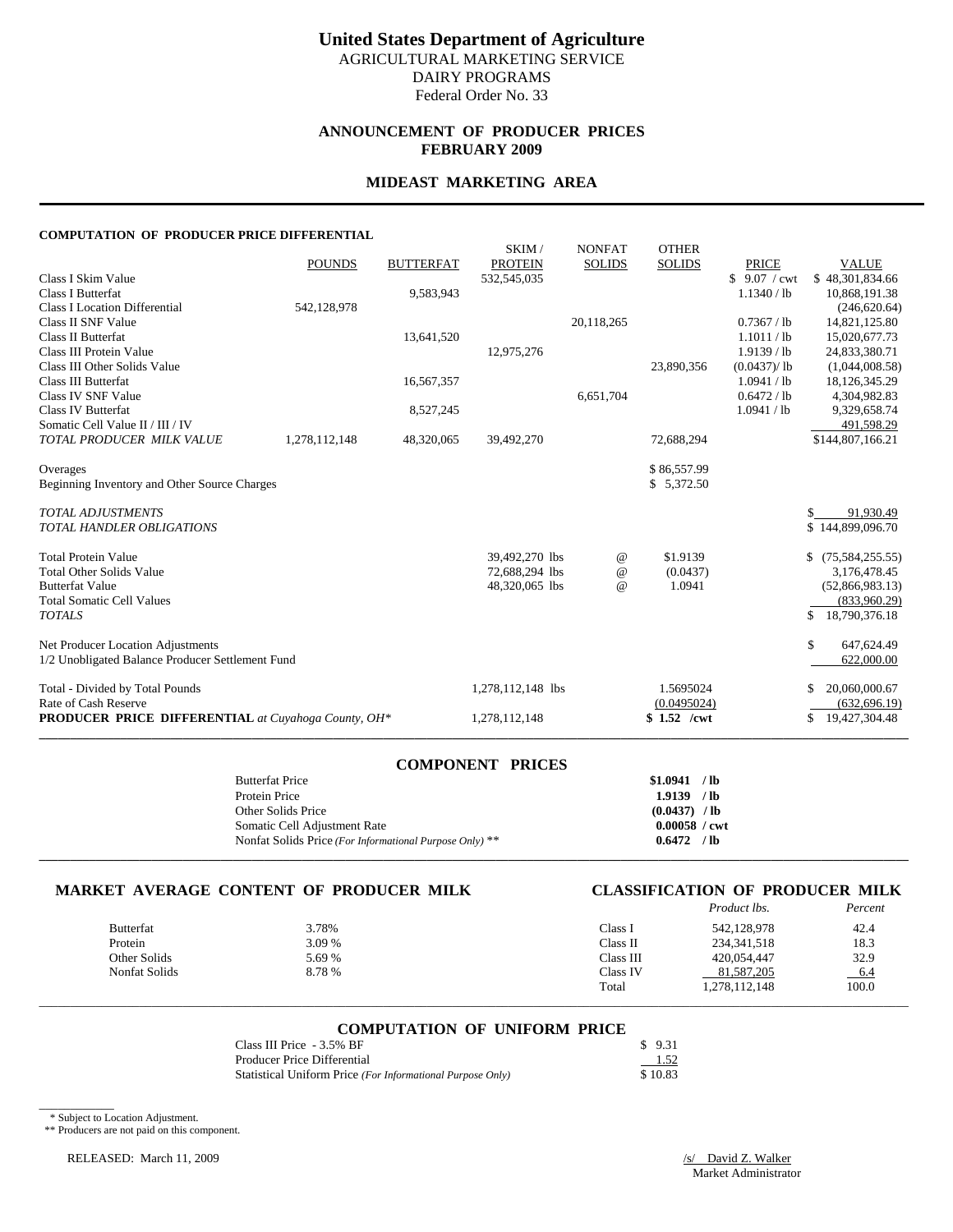## **ANNOUNCEMENT OF PRODUCER PRICES MARCH 2009**

### **MIDEAST MARKETING AREA**

### **COMPUTATION OF PRODUCER PRICE DIFFERENTIAL**

|                                                            | <b>POUNDS</b> | <b>BUTTERFAT</b> | SKIM/<br><b>PROTEIN</b> | <b>NONFAT</b><br><b>SOLIDS</b> | <b>OTHER</b><br><b>SOLIDS</b> | <b>PRICE</b> | <b>VALUE</b>       |
|------------------------------------------------------------|---------------|------------------|-------------------------|--------------------------------|-------------------------------|--------------|--------------------|
| Class I Skim Value                                         |               |                  | 563,971,619             |                                |                               | \$7.81 / cwt | \$44.046.183.41    |
| <b>Class I Butterfat</b>                                   |               | 10,082,102       |                         |                                |                               | 1.1118 / lb  | 11,209,281.01      |
| <b>Class I Location Differential</b>                       | 574,053,721   |                  |                         |                                |                               |              | (258, 105.57)      |
| Class II SNF Value                                         |               |                  |                         | 22,599,049                     |                               | 0.7233 / lb  | 16,345,892.14      |
| Class II Butterfat                                         |               | 16,072,684       |                         |                                |                               | 1.1664 / lb  | 18,747,178.66      |
| Class III Protein Value                                    |               |                  | 13,855,864              |                                |                               | 2.1973 / lb  | 30,445,490.01      |
| Class III Other Solids Value                               |               |                  |                         |                                | 25,678,821                    | (0.0339)/lb  | (870, 512, 07)     |
| Class III Butterfat                                        |               | 16,883,197       |                         |                                |                               | 1.1594 / lb  | 19,574,378.62      |
| Class IV SNF Value                                         |               |                  |                         | 9,723,710                      |                               | 0.6423 / lb  | 6,245,538.92       |
| Class IV Butterfat                                         |               | 9,516,800        |                         |                                |                               | 1.1594 / lb  | 11,033,777.90      |
| Somatic Cell Value II / III / IV                           |               |                  |                         |                                |                               |              | 544,390.28         |
| TOTAL PRODUCER MILK VALUE                                  | 1,406,841,147 | 52, 554, 783     | 43,058,131              |                                | 79,992,734                    |              | \$157,063,493.31   |
| Overages                                                   |               |                  |                         |                                | \$7,869.23                    |              |                    |
| Beginning Inventory and Other Source Charges               |               |                  |                         |                                | \$69,038.16                   |              |                    |
|                                                            |               |                  |                         |                                |                               |              |                    |
| <b>TOTAL ADJUSTMENTS</b>                                   |               |                  |                         |                                |                               |              | 76,907.39          |
| <b>TOTAL HANDLER OBLIGATIONS</b>                           |               |                  |                         |                                |                               |              | \$157,140,400.70   |
|                                                            |               |                  |                         |                                |                               |              |                    |
| <b>Total Protein Value</b>                                 |               |                  | 43,058,131 lbs          | $^{\,a}$                       | \$2.1973                      |              | \$ (94,611,631.24) |
| <b>Total Other Solids Value</b>                            |               |                  | 79,992,734 lbs          | $^{\circ}$                     | (0.0339)                      |              | 2,711,753.66       |
| <b>Butterfat Value</b>                                     |               |                  | 52,554,783 lbs          | $^{\omega}{}$                  | 1.1594                        |              | (60,932,015.39)    |
| <b>Total Somatic Cell Values</b>                           |               |                  |                         |                                |                               |              | (962, 729.57)      |
| <b>TOTALS</b>                                              |               |                  |                         |                                |                               |              | \$<br>3,345,778.16 |
| Net Producer Location Adjustments                          |               |                  |                         |                                |                               |              | \$.<br>664,308.75  |
| 1/2 Unobligated Balance Producer Settlement Fund           |               |                  |                         |                                |                               |              | 670,000.00         |
|                                                            |               |                  |                         |                                |                               |              |                    |
| Total - Divided by Total Pounds                            |               |                  | 1,406,841,147 lbs       |                                | 0.3326663                     |              | 4,680,086.91       |
| Rate of Cash Reserve                                       |               |                  |                         |                                | (0.0426663)                   |              | (600, 247.06)      |
| <b>PRODUCER PRICE DIFFERENTIAL</b> at Cuyahoga County, OH* |               |                  | 1,406,841,147           |                                | $$0.29$ /cwt                  |              | 4,079,839.85<br>\$ |
|                                                            |               |                  |                         |                                |                               |              |                    |

| <b>COMPONENT PRICES</b>                                 |                        |
|---------------------------------------------------------|------------------------|
| <b>Butterfat Price</b>                                  | $$1.1594$ /lb          |
| Protein Price                                           | $2.1973$ /lb           |
| Other Solids Price                                      | $(0.0339)$ /lb         |
| Somatic Cell Adjustment Rate                            | $0.00063 / \text{cwt}$ |
| Nonfat Solids Price (For Informational Purpose Only) ** | $0.6423$ /lb           |
|                                                         |                        |

### **MARKET AVERAGE CONTENT OF PRODUCER MILK CLASSIFICATION OF PRODUCER MILK**

# *Product lbs. Percent*

| <b>Butterfat</b> | 3.74%  | Class l   | 574,053,721   | 40.8   |
|------------------|--------|-----------|---------------|--------|
| Protein          | 3.06 % | Class II  | 264,980,578   | 18.8   |
| Other Solids     | 5.69 % | Class III | 451.078.082   | 32.1   |
| Nonfat Solids    | 8.75 % | Class IV  | 116.728.766   | $-8.3$ |
|                  |        | Total     | 1,406,841,147 | 100.0  |

# \_\_\_\_\_\_\_\_\_\_\_\_\_\_\_\_\_\_\_\_\_\_\_\_\_\_\_\_\_\_\_\_\_\_\_\_\_\_\_\_\_\_\_\_\_\_\_\_\_\_\_\_\_\_\_\_\_\_\_\_\_\_\_\_\_\_\_\_\_\_\_\_\_\_\_\_\_\_\_\_\_\_\_\_\_\_\_\_\_\_\_\_\_\_\_\_\_\_\_\_\_\_\_\_\_\_\_\_\_\_\_\_\_\_\_\_\_\_\_\_\_\_\_\_\_\_\_\_\_\_\_\_\_\_\_\_\_\_\_ **COMPUTATION OF UNIFORM PRICE**

| Class III Price - 3.5% BF                                  | \$10.44 |
|------------------------------------------------------------|---------|
| Producer Price Differential                                | 0.29    |
| Statistical Uniform Price (For Informational Purpose Only) | \$10.73 |

\* Subject to Location Adjustment.

\_\_\_\_\_\_\_\_\_\_\_\_

\*\* Producers are not paid on this component.

RELEASED: April 10, 2009

 $\frac{|s|}{\sqrt{N}}$  David Z. Walker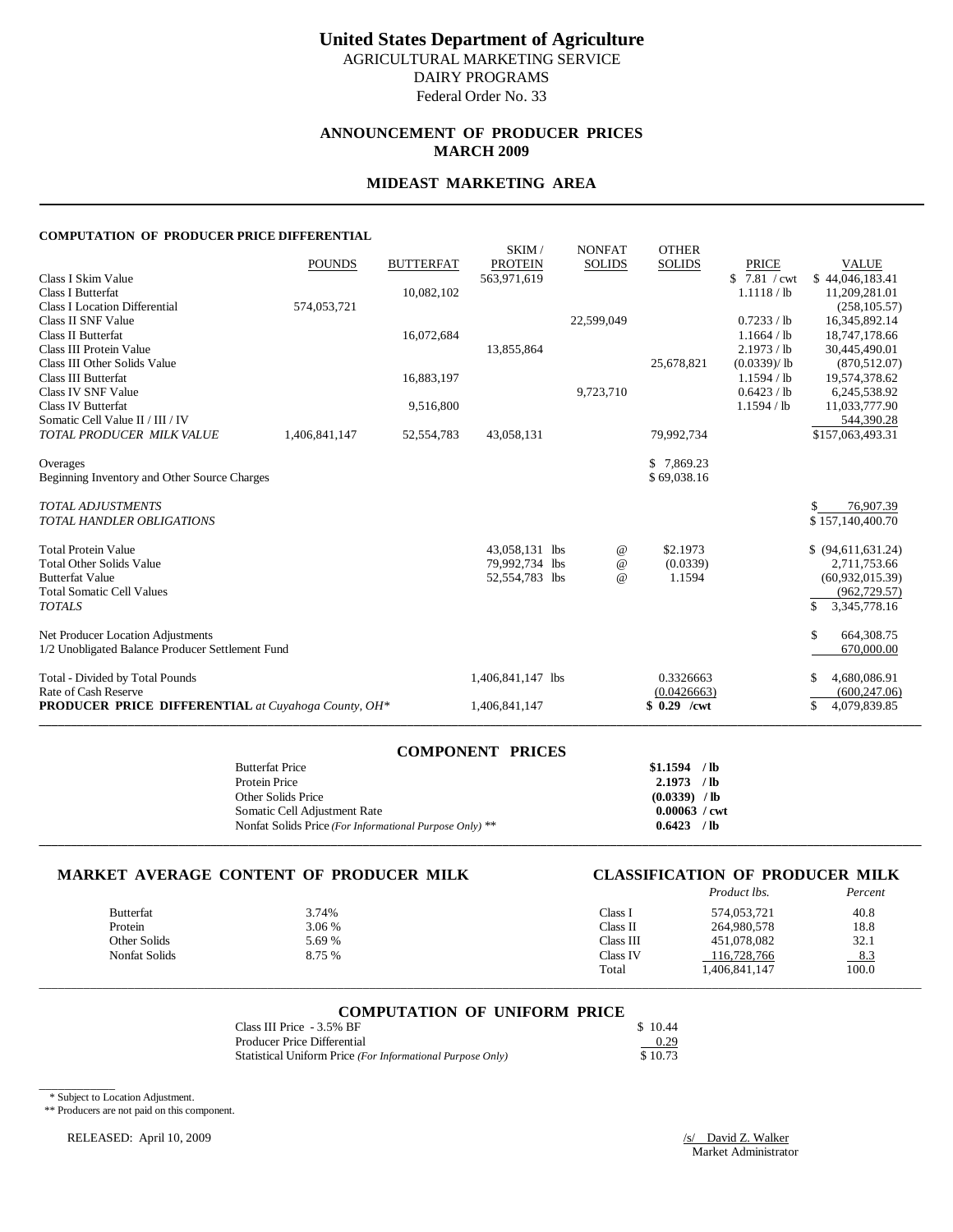# **United States Department of Agriculture** AGRICULTURAL MARKETING SERVICE DAIRY PROGRAMS

Federal Order No. 33

## **ANNOUNCEMENT OF PRODUCER PRICES APRIL 2009**

## **MIDEAST MARKETING AREA**

### **COMPUTATION OF PRODUCER PRICE DIFFERENTIAL**

|                                                            | <b>POUNDS</b> | <b>BUTTERFAT</b> | SKIM/<br><b>PROTEIN</b> | <b>NONFAT</b><br><b>SOLIDS</b> | <b>OTHER</b><br><b>SOLIDS</b> | <b>PRICE</b>  | <b>VALUE</b>       |
|------------------------------------------------------------|---------------|------------------|-------------------------|--------------------------------|-------------------------------|---------------|--------------------|
| Class I Skim Value                                         |               |                  | 549,809,480             |                                |                               | $$8.56$ / cwt | \$47,063,691.48    |
| <b>Class I Butterfat</b>                                   |               | 9,903,298        |                         |                                |                               | 1.1700 / lb   | 11,586,858.66      |
| <b>Class I Location Differential</b>                       | 559,712,778   |                  |                         |                                |                               |               | (257, 237.98)      |
| Class II SNF Value                                         |               |                  |                         | 23,624,476                     |                               | 0.7189 / lb   | 16,983,635.78      |
| Class II Butterfat                                         |               | 16,408,321       |                         |                                |                               | $1.2119$ / lb | 19,885,244.21      |
| Class III Protein Value                                    |               |                  | 14,270,982              |                                |                               | 2.2009 / lb   | 31,409,004.30      |
| Class III Other Solids Value                               |               |                  |                         |                                | 26,709,818                    | (0.0043)/lb   | (114, 852.22)      |
| Class III Butterfat                                        |               | 17,299,158       |                         |                                |                               | $1.2049$ / lb | 20,843,755.48      |
| Class IV SNF Value                                         |               |                  |                         | 9,091,677                      |                               | 0.6452 / lb   | 5,865,949.99       |
| Class IV Butterfat                                         |               | 8,623,454        |                         |                                |                               | $1.2049$ / lb | 10,390,399.72      |
| Somatic Cell Value II / III / IV                           |               |                  |                         |                                |                               |               | 704,822.09         |
| TOTAL PRODUCER MILK VALUE                                  | 1,414,724,452 | 52,234,231       | 42,910,026              |                                | 80,550,651                    |               | \$164,361,271.51   |
|                                                            |               |                  |                         |                                |                               |               |                    |
| Overages                                                   |               |                  |                         |                                | \$73,069.48                   |               |                    |
| Beginning Inventory and Other Source Charges               |               |                  |                         |                                | \$84,892.73                   |               |                    |
| <b>TOTAL ADJUSTMENTS</b>                                   |               |                  |                         |                                |                               |               | 157,962.21         |
| <b>TOTAL HANDLER OBLIGATIONS</b>                           |               |                  |                         |                                |                               |               | \$164,519,233.72   |
|                                                            |               |                  |                         |                                |                               |               |                    |
| <b>Total Protein Value</b>                                 |               |                  | 42.910.026 lbs          | $^{\,a}$                       | \$2.2009                      |               | \$ (94,440,676.23) |
| <b>Total Other Solids Value</b>                            |               |                  | 80,550,651 lbs          | $^{\copyright}$                | (0.0043)                      |               | 346, 367.80        |
| <b>Butterfat Value</b><br><b>Total Somatic Cell Values</b> |               |                  | 52,234,231 lbs          | $^{\omega}{}$                  | 1.2049                        |               | (62,937,024.92)    |
|                                                            |               |                  |                         |                                |                               |               | (1,146,261.33)     |
| <b>TOTALS</b>                                              |               |                  |                         |                                |                               |               | \$<br>6,341,639.04 |
| Net Producer Location Adjustments                          |               |                  |                         |                                |                               |               | \$.<br>741,895.94  |
| 1/2 Unobligated Balance Producer Settlement Fund           |               |                  |                         |                                |                               |               | 644,000.00         |
| Total - Divided by Total Pounds                            |               |                  | 1,414,724,452 lbs       |                                | 0.5462219                     |               | 7,727,534.98       |
| Rate of Cash Reserve                                       |               |                  |                         |                                | (0.0462219)                   |               | (653, 912, 52)     |
| <b>PRODUCER PRICE DIFFERENTIAL</b> at Cuyahoga County, OH* |               |                  | 1,414,724,452           |                                | $$0.50$ /cwt                  |               | \$<br>7,073,622.46 |
|                                                            |               |                  |                         |                                |                               |               |                    |

| <b>COMPONENT PRICES</b>                                 |                        |
|---------------------------------------------------------|------------------------|
| <b>Butterfat Price</b>                                  | $$1.2049$ /lb          |
| Protein Price                                           | $2.2009$ /lb           |
| Other Solids Price                                      | $(0.0043)$ / lb        |
| Somatic Cell Adjustment Rate                            | $0.00064 / \text{cwt}$ |
| Nonfat Solids Price (For Informational Purpose Only) ** | $0.6452$ /lb           |
|                                                         |                        |

### **MARKET AVERAGE CONTENT OF PRODUCER MILK CLASSIFICATION OF PRODUCER MILK**

# *Product lbs. Percent*

| 3.69%                                                        | Class <sub>1</sub> | 559,712,778   | 39.6   |
|--------------------------------------------------------------|--------------------|---------------|--------|
| 3.03 %                                                       | Class II           | 277, 275, 953 | 19.6   |
| 5.69 %                                                       | Class III          | 468.633.628   | 33.1   |
| 8.72 %                                                       | Class IV           | 109.102.093   | $-7.7$ |
|                                                              | Total              | 1,414,724,452 | 100.0  |
| <b>Butterfat</b><br>Protein<br>Other Solids<br>Nonfat Solids |                    |               |        |

# \_\_\_\_\_\_\_\_\_\_\_\_\_\_\_\_\_\_\_\_\_\_\_\_\_\_\_\_\_\_\_\_\_\_\_\_\_\_\_\_\_\_\_\_\_\_\_\_\_\_\_\_\_\_\_\_\_\_\_\_\_\_\_\_\_\_\_\_\_\_\_\_\_\_\_\_\_\_\_\_\_\_\_\_\_\_\_\_\_\_\_\_\_\_\_\_\_\_\_\_\_\_\_\_\_\_\_\_\_\_\_\_\_\_\_\_\_\_\_\_\_\_\_\_\_\_\_\_\_\_\_\_\_\_\_\_\_\_\_ **COMPUTATION OF UNIFORM PRICE**

| Class III Price - 3.5% BF                                  | \$10.78 |
|------------------------------------------------------------|---------|
| Producer Price Differential                                | 0.50    |
| Statistical Uniform Price (For Informational Purpose Only) | \$11.28 |

\* Subject to Location Adjustment.

\_\_\_\_\_\_\_\_\_\_\_\_

\*\* Producers are not paid on this component.

RELEASED: May 12, 2009

 $\frac{|s|}{\sqrt{|s|}}$  David Z. Walker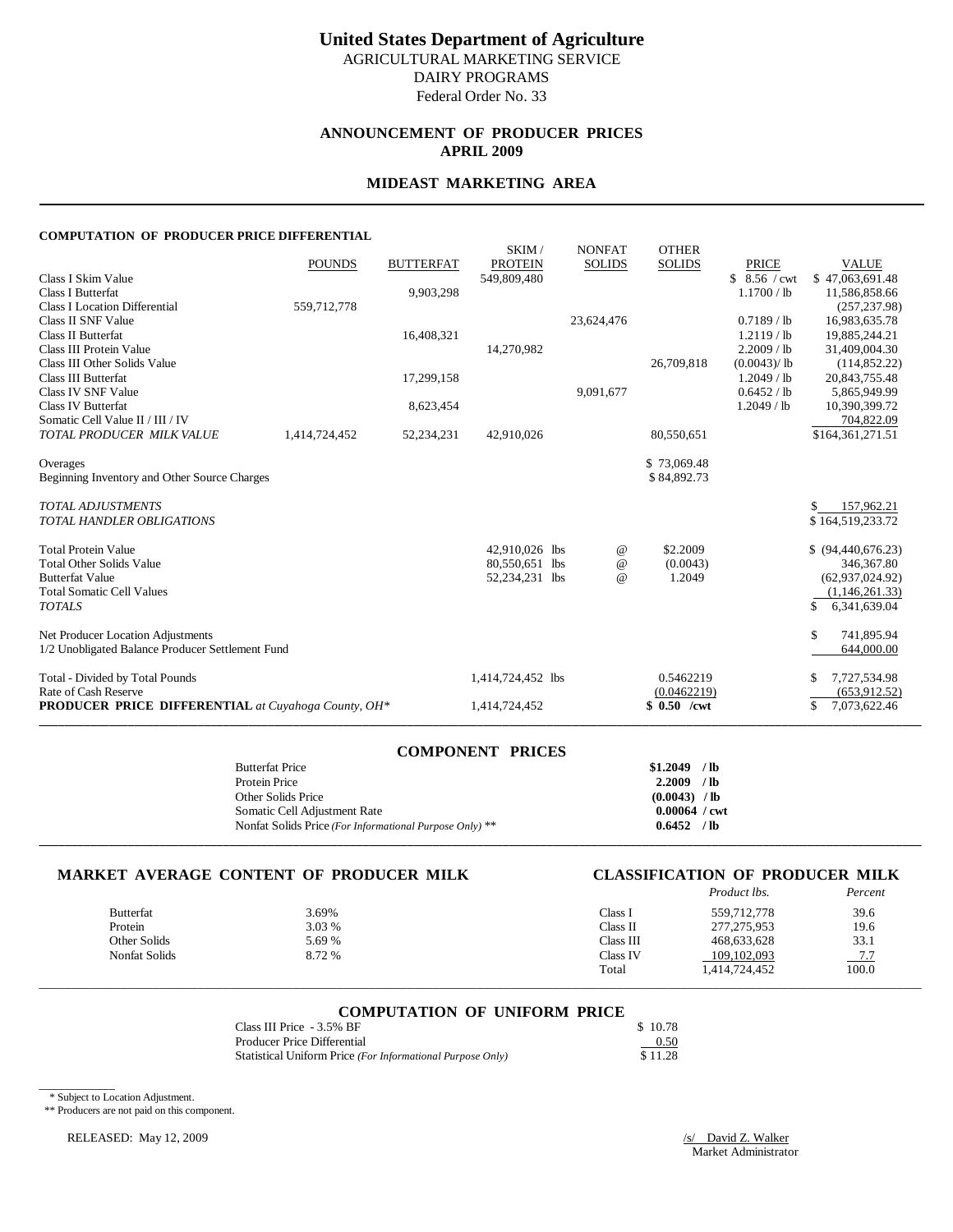# **United States Department of Agriculture**

AGRICULTURAL MARKETING SERVICE DAIRY PROGRAMS

Federal Order No. 33

### **ANNOUNCEMENT OF PRODUCER PRICES MAY 2009**

### **MIDEAST MARKETING AREA**

### **COMPUTATION OF PRODUCER PRICE DIFFERENTIAL**

|                                                            | <b>POUNDS</b> | <b>BUTTERFAT</b> | SKIM/<br><b>PROTEIN</b> | <b>NONFAT</b><br><b>SOLIDS</b> | <b>OTHER</b><br><b>SOLIDS</b> | <b>PRICE</b>  | <b>VALUE</b>        |
|------------------------------------------------------------|---------------|------------------|-------------------------|--------------------------------|-------------------------------|---------------|---------------------|
| Class I Skim Value                                         |               |                  | 553,631,426             |                                |                               | \$9.01 / cwt  | \$49.882,191.47     |
| <b>Class I Butterfat</b>                                   |               | 10,013,033       |                         |                                |                               | $1.2219$ / lb | 12,234,924.97       |
| <b>Class I Location Differential</b>                       | 563,644,459   |                  |                         |                                |                               |               | (269, 671, 60)      |
| Class II SNF Value                                         |               |                  |                         | 23,769,003                     |                               | 0.7211/lb     | 17,139,828.06       |
| Class II Butterfat                                         |               | 16,816,140       |                         |                                |                               | 1.2718 / lb   | 21,386,766.89       |
| Class III Protein Value                                    |               |                  | 15,822,141              |                                |                               | 1.7454 / lb   | 27,615,964.91       |
| Class III Other Solids Value                               |               |                  |                         |                                | 29,986,447                    | 0.0336 / lb   | 1,007,544.64        |
| Class III Butterfat                                        |               | 19,019,090       |                         |                                |                               | 1.2648 / lb   | 24,055,345.02       |
| Class IV SNF Value                                         |               |                  |                         | 10,462,002                     |                               | 0.6574 / lb   | 6,877,720.12        |
| Class IV Butterfat                                         |               | 8,285,014        |                         |                                |                               | 1.2648 / lb   | 10,478,885.71       |
| Somatic Cell Value II / III / IV                           |               |                  |                         |                                |                               |               | 694.167.50          |
| TOTAL PRODUCER MILK VALUE                                  | 1,493,509,958 | 54, 133, 277     | 44,798,790              |                                | 85,174,521                    |               | \$171,103,667.69    |
| Overages                                                   |               |                  |                         |                                | \$27,505.60                   |               |                     |
| Beginning Inventory and Other Source Charges               |               |                  |                         |                                | \$48,397.11                   |               |                     |
|                                                            |               |                  |                         |                                |                               |               |                     |
| <b>TOTAL ADJUSTMENTS</b>                                   |               |                  |                         |                                |                               |               | 75,902.71           |
| <b>TOTAL HANDLER OBLIGATIONS</b>                           |               |                  |                         |                                |                               |               | \$171,179,570.40    |
|                                                            |               |                  |                         |                                |                               |               |                     |
| <b>Total Protein Value</b>                                 |               |                  | 44,798,790 lbs          | $^{\,a}$                       | \$1.7454                      |               | \$(78,191,808.08)   |
| <b>Total Other Solids Value</b>                            |               |                  | 85,174,521 lbs          | $^{\copyright}$                | 0.0336                        |               | (2,861,863.96)      |
| <b>Butterfat Value</b>                                     |               |                  | 54,133,277 lbs          | $^{\omega}{}$                  | 1.2648                        |               | (68, 467, 768.75)   |
| <b>Total Somatic Cell Values</b>                           |               |                  |                         |                                |                               |               | (1,081,349.51)      |
| <b>TOTALS</b>                                              |               |                  |                         |                                |                               |               | \$20,576,780.10     |
| Net Producer Location Adjustments                          |               |                  |                         |                                |                               |               | \$.<br>801,787.83   |
| 1/2 Unobligated Balance Producer Settlement Fund           |               |                  |                         |                                |                               |               | 680,000.00          |
|                                                            |               |                  |                         |                                |                               |               |                     |
| Total - Divided by Total Pounds                            |               |                  | 1,493,509,958 lbs       |                                | 1.4769616                     |               | 22,058,567.93       |
| Rate of Cash Reserve                                       |               |                  |                         |                                | (0.0469616)                   |               | (701, 376.17)       |
| <b>PRODUCER PRICE DIFFERENTIAL</b> at Cuyahoga County, OH* |               |                  | 1,493,509,958           |                                | $$1.43$ /cwt                  |               | 21,357,191.76<br>\$ |
|                                                            |               |                  |                         |                                |                               |               |                     |

| <b>COMPONENT PRICES</b>                                 |                        |
|---------------------------------------------------------|------------------------|
| <b>Butterfat Price</b>                                  | $$1.2648$ /lb          |
| Protein Price                                           | $1.7454$ /lb           |
| Other Solids Price                                      | $0.0336$ /lb           |
| Somatic Cell Adjustment Rate                            | $0.00058 / \text{cwt}$ |
| Nonfat Solids Price (For Informational Purpose Only) ** | $0.6574$ /lb           |
|                                                         |                        |

### **MARKET AVERAGE CONTENT OF PRODUCER MILK CLASSIFICATION OF PRODUCER MILK**

# *Product lbs. Percent*

|                  |        |           | .             |       |
|------------------|--------|-----------|---------------|-------|
| <b>Butterfat</b> | 3.62%  | Class .   | 563.644.459   | 37.7  |
| Protein          | 3.00 % | Class II  | 280.222.223   | 18.8  |
| Other Solids     | 5.70 % | Class III | 525,345,607   | 35.2  |
| Nonfat Solids    | 8.70 % | Class IV  | 124.297.669   | 8.3   |
|                  |        | Total     | 1,493,509,958 | 100.0 |
|                  |        |           |               |       |

# \_\_\_\_\_\_\_\_\_\_\_\_\_\_\_\_\_\_\_\_\_\_\_\_\_\_\_\_\_\_\_\_\_\_\_\_\_\_\_\_\_\_\_\_\_\_\_\_\_\_\_\_\_\_\_\_\_\_\_\_\_\_\_\_\_\_\_\_\_\_\_\_\_\_\_\_\_\_\_\_\_\_\_\_\_\_\_\_\_\_\_\_\_\_\_\_\_\_\_\_\_\_\_\_\_\_\_\_\_\_\_\_\_\_\_\_\_\_\_\_\_\_\_\_\_\_\_\_\_\_\_\_\_\_\_\_\_\_\_ **COMPUTATION OF UNIFORM PRICE**

| Class III Price - 3.5% BF                                  | \$9.84  |
|------------------------------------------------------------|---------|
| Producer Price Differential                                | 1.43    |
| Statistical Uniform Price (For Informational Purpose Only) | \$11.27 |

\* Subject to Location Adjustment.

\_\_\_\_\_\_\_\_\_\_\_\_

\*\* Producers are not paid on this component.

RELEASED: June 11, 2009

 $\frac{|s|}{\sqrt{|s|}}$  David Z. Walker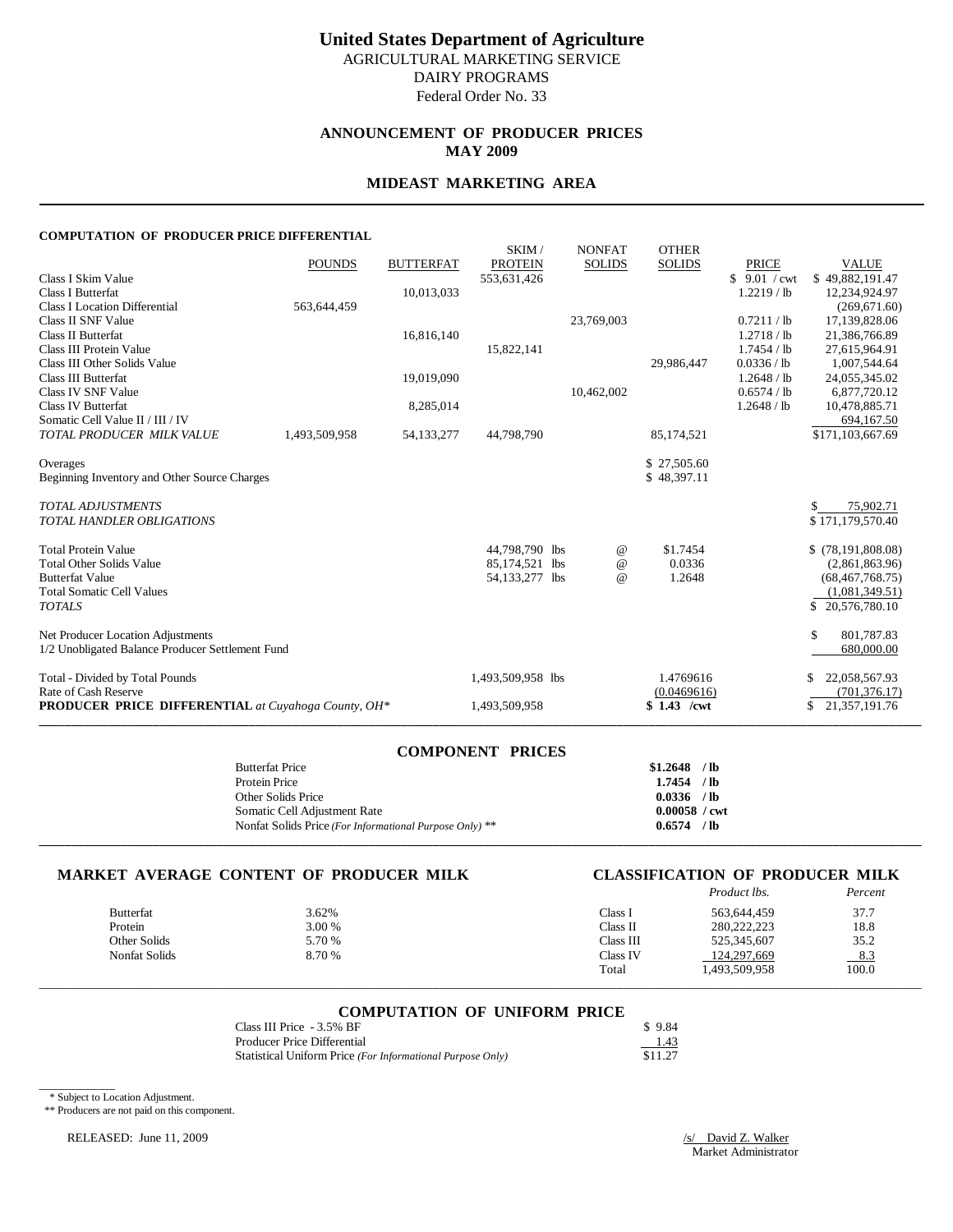### **ANNOUNCEMENT OF PRODUCER PRICES JUNE 2009**

### **MIDEAST MARKETING AREA**

### **COMPUTATION OF PRODUCER PRICE DIFFERENTIAL**

|                                                            |               |                  | SKIM/             | <b>NONFAT</b> | <b>OTHER</b>  |              |                     |
|------------------------------------------------------------|---------------|------------------|-------------------|---------------|---------------|--------------|---------------------|
|                                                            | <b>POUNDS</b> | <b>BUTTERFAT</b> | <b>PROTEIN</b>    | <b>SOLIDS</b> | <b>SOLIDS</b> | <b>PRICE</b> | <b>VALUE</b>        |
| Class I Skim Value                                         |               |                  | 518,598,229       |               |               | \$7.91 / cwt | \$41.021.119.90     |
| Class I Butterfat                                          |               | 9,670,804        |                   |               |               | 1.2717 / lb  | 12,298,361.45       |
| <b>Class I Location Differential</b>                       | 528,269,033   |                  |                   |               |               |              | (260, 109.00)       |
| Class II SNF Value                                         |               |                  |                   | 24,402,557    |               | 0.7344 / lb  | 17,921,237.85       |
| Class II Butterfat                                         |               | 17,664,028       |                   |               |               | 1.2614 / lb  | 22,281,404.90       |
| Class III Protein Value                                    |               |                  | 15,243,468        |               |               | 1.7283 / lb  | 26, 345, 285. 76    |
| Class III Other Solids Value                               |               |                  |                   |               | 29,279,844    | 0.0723 / lb  | 2,116,932.70        |
| Class III Butterfat                                        |               | 17,768,562       |                   |               |               | 1.2544 / lb  | 22,288,884.16       |
| Class IV SNF Value                                         |               |                  |                   | 8,550,198     |               | 0.6715 / lb  | 5,741,457.94        |
| <b>Class IV Butterfat</b>                                  |               | 6,122,848        |                   |               |               | 1.2544 / lb  | 7,680,500.49        |
| Somatic Cell Value II / III / IV                           |               |                  |                   |               |               |              | 623,736.83          |
| TOTAL PRODUCER MILK VALUE                                  | 1,431,002,035 | 51,226,242       | 42,377,863        |               | 81,649,745    |              | \$158,058,812.98    |
| Overages                                                   |               |                  |                   |               | \$23,867.42   |              |                     |
| Beginning Inventory and Other Source Charges               |               |                  |                   |               | \$49,215.08   |              |                     |
| <b>TOTAL ADJUSTMENTS</b>                                   |               |                  |                   |               |               |              | \$<br>73,082.50     |
| <b>TOTAL HANDLER OBLIGATIONS</b>                           |               |                  |                   |               |               |              | \$158,131,895.48    |
| <b>Total Protein Value</b>                                 |               |                  | 42,377,863 lbs    | $^{\circ}$    | \$1.7283      |              | \$(73,241,660.67)   |
| <b>Total Other Solids Value</b>                            |               |                  | 81,649,745 lbs    | $^{\circ}$    | 0.0723        |              | (5,903,276.56)      |
| <b>Butterfat Value</b>                                     |               |                  | 51,226,242 lbs    | $\omega$      | 1.2544        |              | (64, 258, 197.97)   |
| <b>Total Somatic Cell Values</b>                           |               |                  |                   |               |               |              | (945, 512.08)       |
| <b>TOTALS</b>                                              |               |                  |                   |               |               |              | \$13,783,248.20     |
| Net Producer Location Adjustments                          |               |                  |                   |               |               |              | \$<br>801,909.43    |
| 1/2 Unobligated Balance Producer Settlement Fund           |               |                  |                   |               |               |              | 713,000.00          |
| Total - Divided by Total Pounds                            |               |                  | 1,431,002,035 lbs |               | 1.0690521     |              | 15,298,157.63       |
| Rate of Cash Reserve                                       |               |                  |                   |               | (0.0490521)   |              | (701, 936.55)       |
| <b>PRODUCER PRICE DIFFERENTIAL</b> at Cuyahoga County, OH* |               |                  | 1,431,002,035     |               | $$1.02$ /cwt  |              | 14,596,221.08<br>\$ |
|                                                            |               |                  |                   |               |               |              |                     |

### **COMPONENT PRICES**

| <b>Butterfat Price</b>                                  | \$1,2544               | $/$ lb |
|---------------------------------------------------------|------------------------|--------|
| Protein Price                                           | 1.7283                 | $/$ lb |
| Other Solids Price                                      | 0.0723                 | $/$ lb |
| Somatic Cell Adjustment Rate                            | $0.00057 / \text{cwt}$ |        |
| Nonfat Solids Price (For Informational Purpose Only) ** | 0.6715                 | / lb   |
|                                                         |                        |        |

# **MARKET AVERAGE CONTENT OF PRODUCER MILK CLASSIFICATION OF PRODUCER MILK**

|                  |        |           | Product lbs.  | Percent |
|------------------|--------|-----------|---------------|---------|
| <b>Butterfat</b> | 3.58%  | Class I   | 528,269,033   | 36.9    |
| Protein          | 2.96 % | Class II  | 289,501,396   | 20.2    |
| Other Solids     | 5.71 % | Class III | 511.842.393   | 35.8    |
| Nonfat Solids    | 8.67 % | Class IV  | 101.389.213   | 7.1     |
|                  |        | Total     | 1.431.002.035 | 100.0   |

# \_\_\_\_\_\_\_\_\_\_\_\_\_\_\_\_\_\_\_\_\_\_\_\_\_\_\_\_\_\_\_\_\_\_\_\_\_\_\_\_\_\_\_\_\_\_\_\_\_\_\_\_\_\_\_\_\_\_\_\_\_\_\_\_\_\_\_\_\_\_\_\_\_\_\_\_\_\_\_\_\_\_\_\_\_\_\_\_\_\_\_\_\_\_\_\_\_\_\_\_\_\_\_\_\_\_\_\_\_\_\_\_\_\_\_\_\_\_\_\_\_\_\_\_\_\_\_\_\_\_\_\_\_\_\_\_\_\_\_ **COMPUTATION OF UNIFORM PRICE**

| Class III Price - 3.5% BF                                  | \$997   |
|------------------------------------------------------------|---------|
| Producer Price Differential                                | 1.02    |
| Statistical Uniform Price (For Informational Purpose Only) | \$10.99 |

\* Subject to Location Adjustment.

 $\overline{\phantom{a}}$   $\overline{\phantom{a}}$   $\overline{\phantom{a}}$   $\overline{\phantom{a}}$   $\overline{\phantom{a}}$   $\overline{\phantom{a}}$   $\overline{\phantom{a}}$   $\overline{\phantom{a}}$   $\overline{\phantom{a}}$   $\overline{\phantom{a}}$   $\overline{\phantom{a}}$   $\overline{\phantom{a}}$   $\overline{\phantom{a}}$   $\overline{\phantom{a}}$   $\overline{\phantom{a}}$   $\overline{\phantom{a}}$   $\overline{\phantom{a}}$   $\overline{\phantom{a}}$   $\overline{\$ 

\*\* Producers are not paid on this component.

RELEASED: July 10, 2009 /s/ David Z. Walker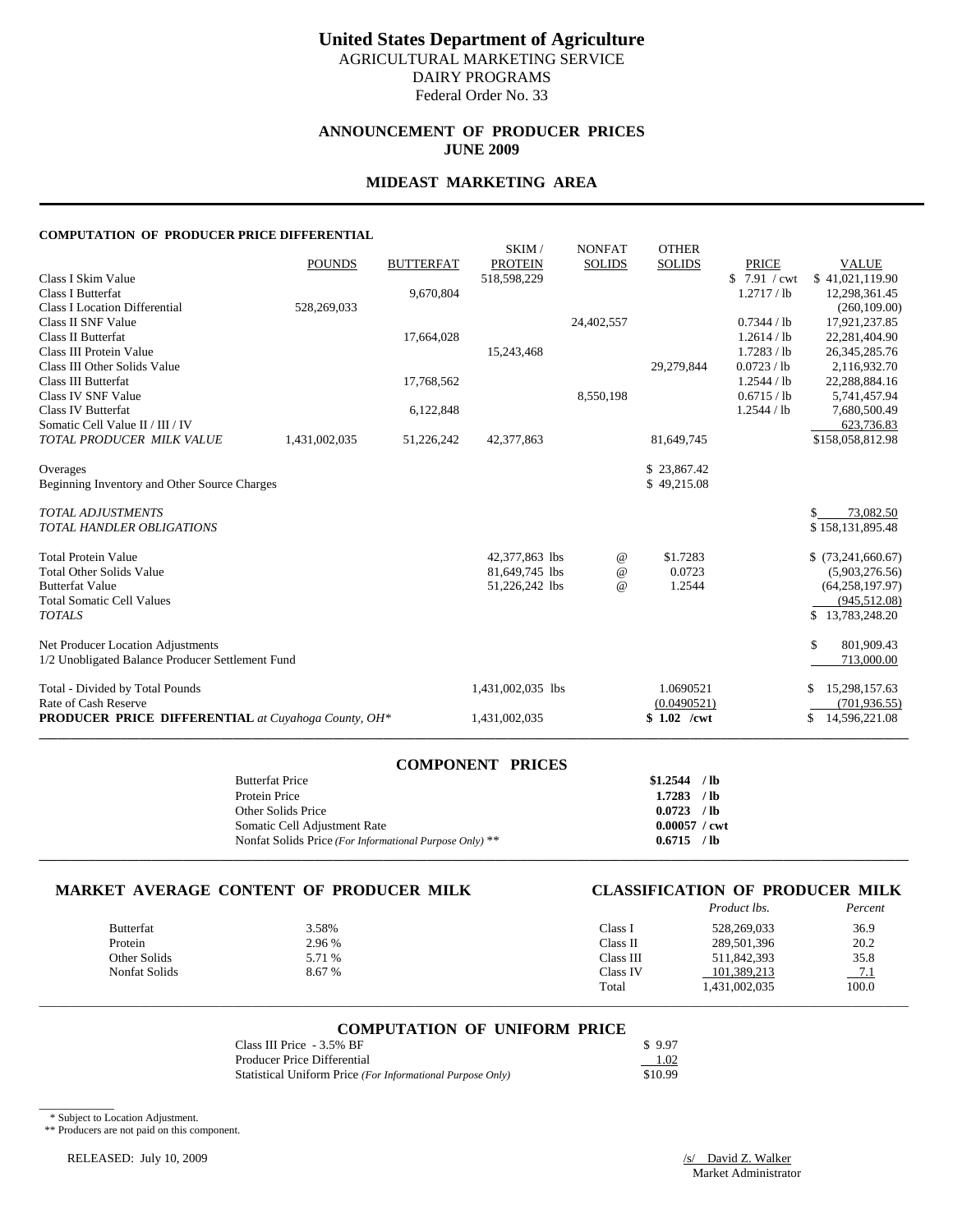### **ANNOUNCEMENT OF PRODUCER PRICES JULY 2009**

### **MIDEAST MARKETING AREA**

### **COMPUTATION OF PRODUCER PRICE DIFFERENTIAL**

|                                                     |               |                  | SKIM/             | <b>NONFAT</b> | <b>OTHER</b>  |              |                     |
|-----------------------------------------------------|---------------|------------------|-------------------|---------------|---------------|--------------|---------------------|
|                                                     | <b>POUNDS</b> | <b>BUTTERFAT</b> | <b>PROTEIN</b>    | <b>SOLIDS</b> | <b>SOLIDS</b> | <b>PRICE</b> | <b>VALUE</b>        |
| Class I Skim Value                                  |               |                  | 542,668,190       |               |               | \$8.03 / cwt | \$43,576,255.67     |
| Class I Butterfat                                   |               | 10,055,791       |                   |               |               | 1.2882 / lb  | 12,953,869.97       |
| <b>Class I Location Differential</b>                | 552,723,981   |                  |                   |               |               |              | (280, 237.18)       |
| Class II SNF Value                                  |               |                  |                   | 24,625,313    |               | 0.7478 / lb  | 18,414,809.11       |
| Class II Butterfat                                  |               | 17,735,997       |                   |               |               | 1.2508 / lb  | 22,184,185.06       |
| Class III Protein Value                             |               |                  | 15,440,015        |               |               | 1.6970 / lb  | 26, 201, 705. 48    |
| Class III Other Solids Value                        |               |                  |                   |               | 29,608,066    | 0.0949 / lb  | 2,809,805.50        |
| Class III Butterfat                                 |               | 17,821,556       |                   |               |               | 1.2438 / lb  | 22,166,451.34       |
| Class IV SNF Value                                  |               |                  |                   | 8,088,931     |               | 0.6677 / lb  | 5,400,979.21        |
| <b>Class IV Butterfat</b>                           |               | 6,186,695        |                   |               |               | 1.2438 / lb  | 7,695,011.23        |
| Somatic Cell Value II / III / IV                    |               |                  |                   |               |               |              | 522,129.50          |
| TOTAL PRODUCER MILK VALUE                           | 1,460,290,624 | 51,800,039       | 43,253,381        |               | 83,134,815    |              | \$161,644,964.89    |
| Overages                                            |               |                  |                   |               | \$17.635.52   |              |                     |
| Beginning Inventory and Other Source Charges        |               |                  |                   |               | \$38,892.83   |              |                     |
| <b>TOTAL ADJUSTMENTS</b>                            |               |                  |                   |               |               |              | \$<br>56,528.35     |
| <b>TOTAL HANDLER OBLIGATIONS</b>                    |               |                  |                   |               |               |              | \$161,701,493.24    |
|                                                     |               |                  |                   |               |               |              |                     |
| <b>Total Protein Value</b>                          |               |                  | 43,253,381 lbs    | $^{\omega}{}$ | \$1.6970      |              | $$$ (73,400,987.58) |
| <b>Total Other Solids Value</b>                     |               |                  | 83,134,815 lbs    | $\omega$      | 0.0949        |              | (7,889,494.01)      |
| <b>Butterfat Value</b>                              |               |                  | 51,800,039 lbs    | $\omega$      | 1.2438        |              | (64, 428, 888.49)   |
| <b>Total Somatic Cell Values</b>                    |               |                  |                   |               |               |              | (796, 462.36)       |
| <b>TOTALS</b>                                       |               |                  |                   |               |               |              | \$15,185,660.80     |
| Net Producer Location Adjustments                   |               |                  |                   |               |               |              | \$<br>826, 232. 43  |
| 1/2 Unobligated Balance Producer Settlement Fund    |               |                  |                   |               |               |              | 698,000.00          |
| Total - Divided by Total Pounds                     |               |                  | 1,460,290,624 lbs |               | 1.1442855     |              | 16,709,893.23<br>S  |
| Rate of Cash Reserve                                |               |                  |                   |               | (0.0442855)   |              | (646, 697.00)       |
| PRODUCER PRICE DIFFERENTIAL at Cuyahoga County, OH* |               |                  | 1,460,290,624     |               | \$ 1.10 /cwt  |              | 16,063,196.23<br>\$ |
|                                                     |               |                  |                   |               |               |              |                     |

### **COMPONENT PRICES**

| <b>Butterfat Price</b>                                  | \$1,2438               | $/$ lb |
|---------------------------------------------------------|------------------------|--------|
| Protein Price                                           | 1.6970                 | $/$ lb |
| Other Solids Price                                      | 0.0949                 | $/$ lb |
| Somatic Cell Adjustment Rate                            | $0.00057 / \text{cwt}$ |        |
| Nonfat Solids Price (For Informational Purpose Only) ** | 0.6677                 | $/$ lb |
|                                                         |                        |        |

# **MARKET AVERAGE CONTENT OF PRODUCER MILK CLASSIFICATION OF PRODUCER MILK**

|                  |        |           | <i>Product lbs.</i> | Percent |
|------------------|--------|-----------|---------------------|---------|
| <b>Butterfat</b> | 3.55%  | Class I   | 552,723,981         | 37.9    |
| Protein          | 2.96 % | Class II  | 292,613,145         | 20.0    |
| Other Solids     | 5.69 % | Class III | 518.416.074         | 35.5    |
| Nonfat Solids    | 8.65 % | Class IV  | 96,537,424          | $-6.6$  |
|                  |        | Total     | 460,290,624         | 100.0   |

# \_\_\_\_\_\_\_\_\_\_\_\_\_\_\_\_\_\_\_\_\_\_\_\_\_\_\_\_\_\_\_\_\_\_\_\_\_\_\_\_\_\_\_\_\_\_\_\_\_\_\_\_\_\_\_\_\_\_\_\_\_\_\_\_\_\_\_\_\_\_\_\_\_\_\_\_\_\_\_\_\_\_\_\_\_\_\_\_\_\_\_\_\_\_\_\_\_\_\_\_\_\_\_\_\_\_\_\_\_\_\_\_\_\_\_\_\_\_\_\_\_\_\_\_\_\_\_\_\_\_\_\_\_\_\_\_\_\_\_ **COMPUTATION OF UNIFORM PRICE**

| Class III Price - 3.5% BF                                  | \$997   |
|------------------------------------------------------------|---------|
| Producer Price Differential                                | 1.10    |
| Statistical Uniform Price (For Informational Purpose Only) | \$11.07 |

\* Subject to Location Adjustment.

 $\overline{\phantom{a}}$   $\overline{\phantom{a}}$   $\overline{\phantom{a}}$   $\overline{\phantom{a}}$   $\overline{\phantom{a}}$   $\overline{\phantom{a}}$   $\overline{\phantom{a}}$   $\overline{\phantom{a}}$   $\overline{\phantom{a}}$   $\overline{\phantom{a}}$   $\overline{\phantom{a}}$   $\overline{\phantom{a}}$   $\overline{\phantom{a}}$   $\overline{\phantom{a}}$   $\overline{\phantom{a}}$   $\overline{\phantom{a}}$   $\overline{\phantom{a}}$   $\overline{\phantom{a}}$   $\overline{\$ 

\*\* Producers are not paid on this component.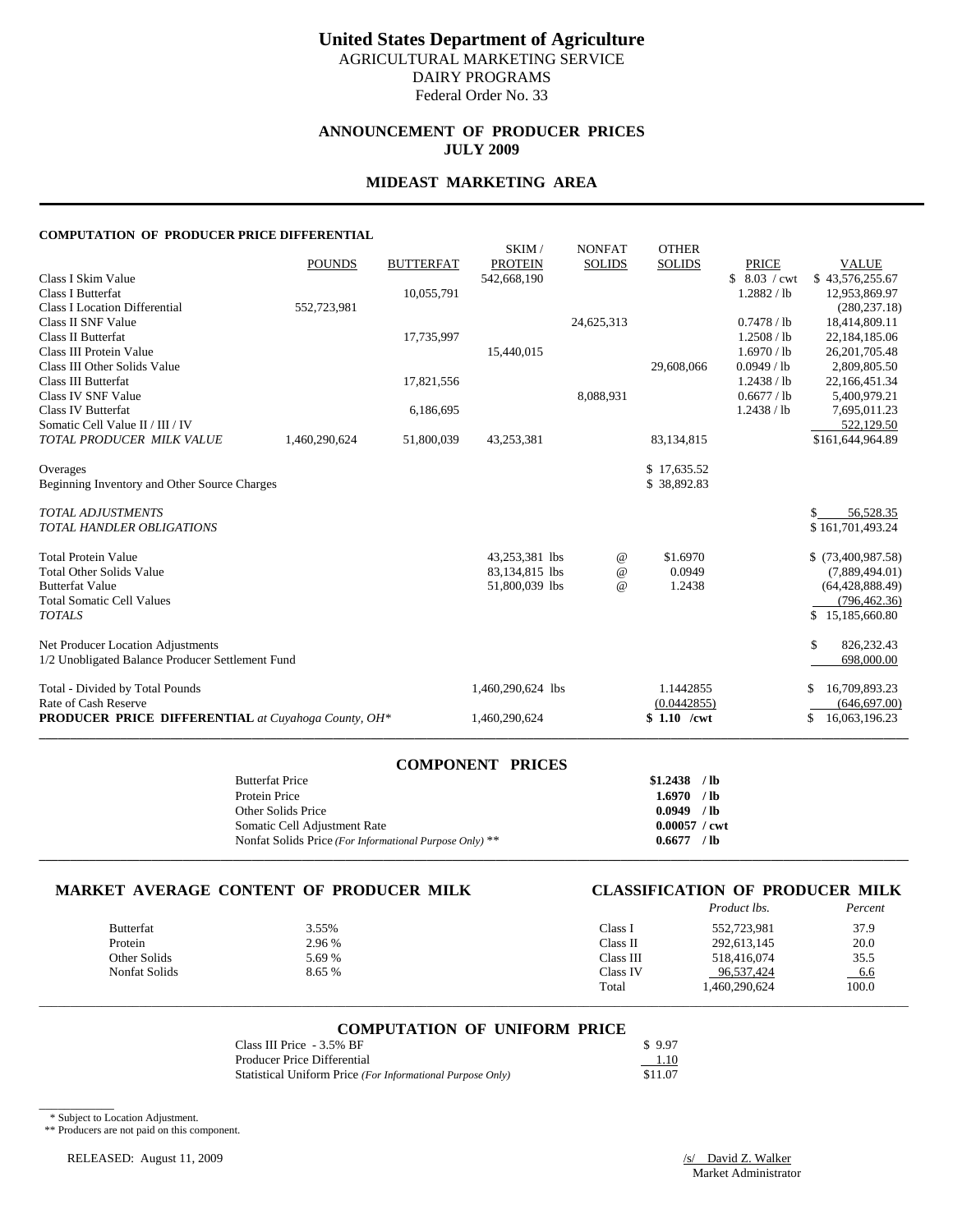### **ANNOUNCEMENT OF PRODUCER PRICES AUGUST 2009**

### **MIDEAST MARKETING AREA**

### **COMPUTATION OF PRODUCER PRICE DIFFERENTIAL**

|                                                            |               |                  | SKIM/             | <b>NONFAT</b> | <b>OTHER</b>  |               |                    |
|------------------------------------------------------------|---------------|------------------|-------------------|---------------|---------------|---------------|--------------------|
|                                                            | <b>POUNDS</b> | <b>BUTTERFAT</b> | <b>PROTEIN</b>    | <b>SOLIDS</b> | <b>SOLIDS</b> | <b>PRICE</b>  | <b>VALUE</b>       |
| Class I Skim Value                                         |               |                  | 547,354,923       |               |               | \$8.00 / cwt  | \$43,788,393.84    |
| Class I Butterfat                                          |               | 10,028,323       |                   |               |               | $1.2349$ / lb | 12,383,976.07      |
| <b>Class I Location Differential</b>                       | 557,383,246   |                  |                   |               |               |               | (270, 814.25)      |
| Class II SNF Value                                         |               |                  |                   | 25,556,197    |               | 0.7444 / lb   | 19,024,033.06      |
| Class II Butterfat                                         |               | 17,476,395       |                   |               |               | 1.2561 / lb   | 21,952,099.77      |
| Class III Protein Value                                    |               |                  | 12,589,616        |               |               | 2.1009 / lb   | 26,449,524.27      |
| Class III Other Solids Value                               |               |                  |                   |               | 23,971,015    | 0.0962 / lb   | 2,306,011.64       |
| Class III Butterfat                                        |               | 15,501,494       |                   |               |               | 1.2491 / lb   | 19,362,916.18      |
| Class IV SNF Value                                         |               |                  |                   | 8,133,291     |               | 0.6918 / lb   | 5,626,610.75       |
| <b>Class IV Butterfat</b>                                  |               | 6,341,899        |                   |               |               | 1.2491 / lb   | 7,921,666.02       |
| Somatic Cell Value II / III / IV                           |               |                  |                   |               |               |               | 487,042.61         |
| TOTAL PRODUCER MILK VALUE                                  | 1,378,137,350 | 49,348,111       | 40,993,988        |               | 78,379,468    |               | \$159,031,459.96   |
| Overages                                                   |               |                  |                   |               | \$11,331.62   |               |                    |
| Beginning Inventory and Other Source Charges               |               |                  |                   |               | \$26,717.63   |               |                    |
|                                                            |               |                  |                   |               |               |               |                    |
| <b>TOTAL ADJUSTMENTS</b>                                   |               |                  |                   |               |               |               | \$<br>38,049.25    |
| <b>TOTAL HANDLER OBLIGATIONS</b>                           |               |                  |                   |               |               |               | \$159,069,509.21   |
|                                                            |               |                  |                   |               |               |               |                    |
| <b>Total Protein Value</b>                                 |               |                  | 40.993.988 lbs    | $^{\omega}{}$ | \$2.1009      |               | \$ (86,124,269.38) |
| <b>Total Other Solids Value</b>                            |               |                  | 78,379,468 lbs    | $\omega$      | 0.0962        |               | (7,540,104.84)     |
| <b>Butterfat Value</b>                                     |               |                  | 49,348,111 lbs    | $\omega$      | 1.2491        |               | (61, 640, 725.46)  |
| <b>Total Somatic Cell Values</b>                           |               |                  |                   |               |               |               | (801,909.05)       |
| <b>TOTALS</b>                                              |               |                  |                   |               |               |               | \$<br>2,962,500.48 |
|                                                            |               |                  |                   |               |               |               |                    |
| Net Producer Location Adjustments                          |               |                  |                   |               |               |               | \$<br>641,380.04   |
| 1/2 Unobligated Balance Producer Settlement Fund           |               |                  |                   |               |               |               | 669,000.00         |
| Total - Divided by Total Pounds                            |               |                  | 1,378,137,350 lbs |               | 0.3100475     |               | \$<br>4,272,880.52 |
| Rate of Cash Reserve                                       |               |                  |                   |               | (0.0400475)   |               | (551,909.56)       |
| <b>PRODUCER PRICE DIFFERENTIAL</b> at Cuyahoga County, OH* |               |                  | 1,378,137,350     |               | $$0.27$ /cwt  |               | \$<br>3,720,970.96 |
|                                                            |               |                  |                   |               |               |               |                    |

### **COMPONENT PRICES**

| <b>Butterfat Price</b>                                  | \$1.2491               | $/$ lb |
|---------------------------------------------------------|------------------------|--------|
| Protein Price                                           | 2.1009                 | $/$ lb |
| Other Solids Price                                      | 0.0962                 | $/$ lb |
| Somatic Cell Adjustment Rate                            | $0.00063 / \text{cwt}$ |        |
| Nonfat Solids Price (For Informational Purpose Only) ** | 0.6918                 | / lb   |
|                                                         |                        |        |

## **MARKET AVERAGE CONTENT OF PRODUCER MILK CLASSIFICATION OF PRODUCER MILK**

|                  |        |           | Product lbs.  | Percent |
|------------------|--------|-----------|---------------|---------|
| <b>Butterfat</b> | 3.58%  | Class I   | 557,383,246   | 40.5    |
| Protein          | 2.97 % | Class II  | 302, 100, 768 | 21.9    |
| Other Solids     | 5.69 % | Class III | 421,751,132   | 30.6    |
| Nonfat Solids    | 8.66 % | Class IV  | 96.902.204    | $-7.0$  |
|                  |        | Total     | 1,378,137,350 | 100.0   |

# \_\_\_\_\_\_\_\_\_\_\_\_\_\_\_\_\_\_\_\_\_\_\_\_\_\_\_\_\_\_\_\_\_\_\_\_\_\_\_\_\_\_\_\_\_\_\_\_\_\_\_\_\_\_\_\_\_\_\_\_\_\_\_\_\_\_\_\_\_\_\_\_\_\_\_\_\_\_\_\_\_\_\_\_\_\_\_\_\_\_\_\_\_\_\_\_\_\_\_\_\_\_\_\_\_\_\_\_\_\_\_\_\_\_\_\_\_\_\_\_\_\_\_\_\_\_\_\_\_\_\_\_\_\_\_\_\_\_\_ **COMPUTATION OF UNIFORM PRICE**

| Class III Price - 3.5% BF                                  | \$11.20 |
|------------------------------------------------------------|---------|
| Producer Price Differential                                | 0.27    |
| Statistical Uniform Price (For Informational Purpose Only) | \$11.47 |

\* Subject to Location Adjustment.

 $\overline{\phantom{a}}$   $\overline{\phantom{a}}$   $\overline{\phantom{a}}$   $\overline{\phantom{a}}$   $\overline{\phantom{a}}$   $\overline{\phantom{a}}$   $\overline{\phantom{a}}$   $\overline{\phantom{a}}$   $\overline{\phantom{a}}$   $\overline{\phantom{a}}$   $\overline{\phantom{a}}$   $\overline{\phantom{a}}$   $\overline{\phantom{a}}$   $\overline{\phantom{a}}$   $\overline{\phantom{a}}$   $\overline{\phantom{a}}$   $\overline{\phantom{a}}$   $\overline{\phantom{a}}$   $\overline{\$ 

\*\* Producers are not paid on this component.

RELEASED: September 10, 2009 /s/ David Z. Walker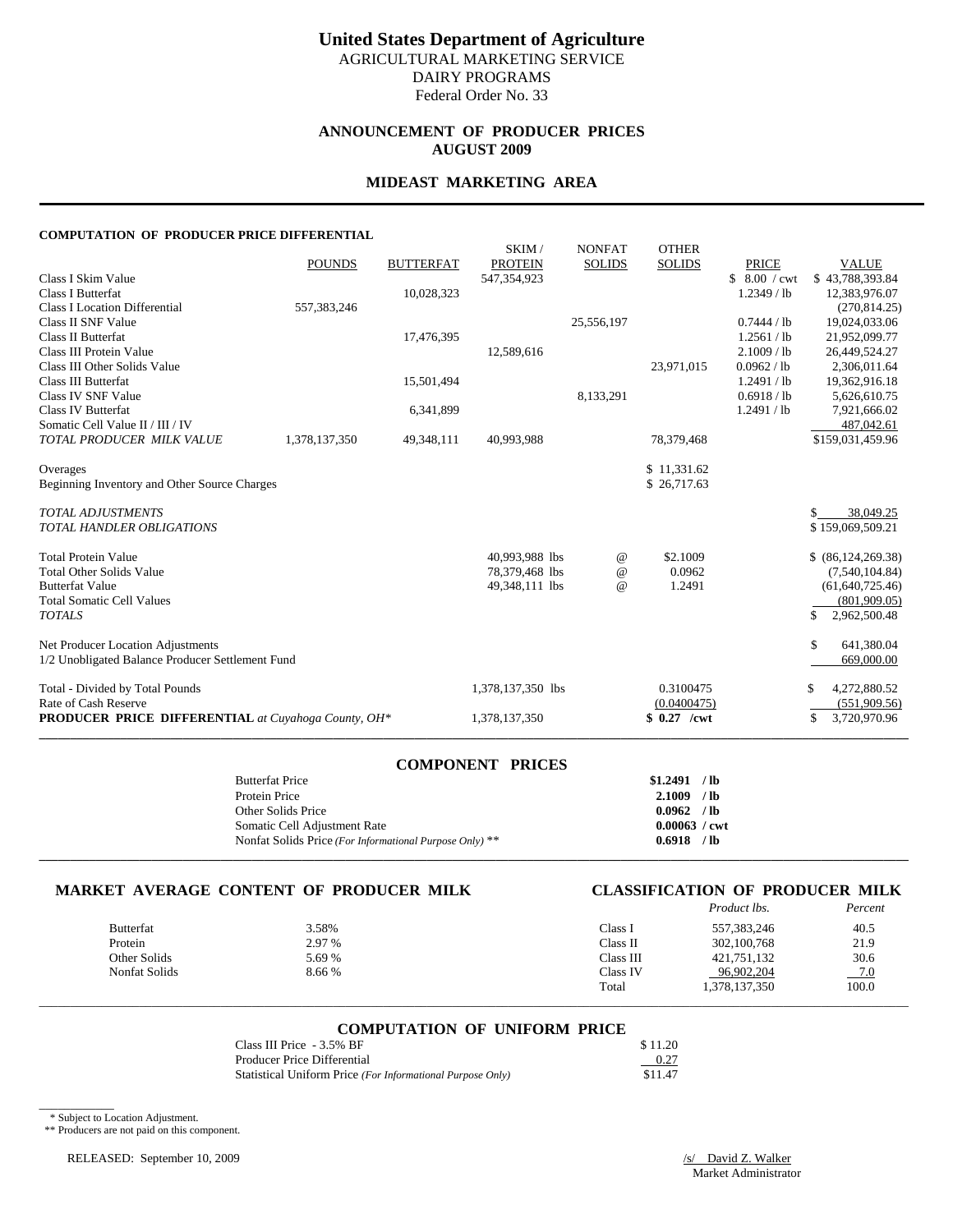### **ANNOUNCEMENT OF PRODUCER PRICES SEPTEMBER 2009**

### **MIDEAST MARKETING AREA**

### **COMPUTATION OF PRODUCER PRICE DIFFERENTIAL**

|                                                            |               |                  | SKIM/             | <b>NONFAT</b> | <b>OTHER</b>            |               |                      |
|------------------------------------------------------------|---------------|------------------|-------------------|---------------|-------------------------|---------------|----------------------|
|                                                            | <b>POUNDS</b> | <b>BUTTERFAT</b> | <b>PROTEIN</b>    | <b>SOLIDS</b> | <b>SOLIDS</b>           | <b>PRICE</b>  | <b>VALUE</b>         |
| Class I Skim Value                                         |               |                  | 561,350,135       |               |                         | \$ 8.74 / cwt | \$49,062,001.80      |
| Class I Butterfat                                          |               | 10,026,167       |                   |               |                         | 1.2846 / lb   | 12,879,614.16        |
| <b>Class I Location Differential</b>                       | 571,376,302   |                  |                   |               |                         |               | (282, 028.72)        |
| Class II SNF Value                                         |               |                  |                   | 23,811,437    |                         | 0.7722 / lb   | 18,387,191.64        |
| Class II Butterfat                                         |               | 16,244,163       |                   |               |                         | 1.2296 / lb   | 19,973,822.81        |
| Class III Protein Value                                    |               |                  | 11,908,428        |               |                         | 2.4243 / lb   | 28,869,602.01        |
| Class III Other Solids Value                               |               |                  |                   |               | 22,110,522              | 0.1018 / lb   | 2,250,851.14         |
| Class III Butterfat                                        |               | 14,930,658       |                   |               |                         | 1.2226 / lb   | 18,254,222.48        |
| Class IV SNF Value                                         |               |                  |                   | 5,315,152     |                         | 0.7906 / lb   | 4,202,159.21         |
| <b>Class IV Butterfat</b>                                  |               | 6,349,448        |                   |               |                         | 1.2226 / lb   | 7,762,835.14         |
| Somatic Cell Value II / III / IV                           |               |                  |                   |               |                         |               | 563,013.96           |
| TOTAL PRODUCER MILK VALUE                                  | 1,306,238,712 | 47,550,436       | 39,784,081        |               | 74,184,577              |               | \$161,923,285.63     |
| Overages                                                   |               |                  |                   |               | \$20,026.15             |               |                      |
| Beginning Inventory and Other Source Charges               |               |                  |                   |               | \$94,427.92             |               |                      |
| <b>TOTAL ADJUSTMENTS</b>                                   |               |                  |                   |               |                         |               | \$<br>114,454.07     |
| <b>TOTAL HANDLER OBLIGATIONS</b>                           |               |                  |                   |               |                         |               | \$162,037,739.70     |
| <b>Total Protein Value</b>                                 |               |                  | 39,784,081 lbs    | $^{\circ}$    | \$2.4243                |               | $$$ (96,448,547.55)  |
| <b>Total Other Solids Value</b>                            |               |                  | 74,184,577 lbs    | $^{\circ}$    | 0.1018                  |               | (7,551,989.95)       |
| <b>Butterfat Value</b>                                     |               |                  | 47,550,436 lbs    | $^{\circ}$    | 1.2226                  |               | (58, 135, 163.04)    |
| <b>Total Somatic Cell Values</b>                           |               |                  |                   |               |                         |               | (979, 799.85)        |
| <b>TOTALS</b>                                              |               |                  |                   |               |                         |               | (1,077,760.69)<br>\$ |
| Net Producer Location Adjustments                          |               |                  |                   |               |                         |               | \$<br>612,733.28     |
| 1/2 Unobligated Balance Producer Settlement Fund           |               |                  |                   |               |                         |               | 593,000.00           |
| Total - Divided by Total Pounds                            |               |                  | 1,306,238,712 lbs |               | 0.0097970               |               | \$<br>127,972.59     |
| Rate of Cash Reserve                                       |               |                  |                   |               | (0.0497970)             |               | (650, 467.69)        |
| <b>PRODUCER PRICE DIFFERENTIAL</b> at Cuyahoga County, OH* |               |                  | 1,306,238,712     |               | $$ (0.04) / \text{cwt}$ |               | \$<br>(522, 495.10)  |
|                                                            |               |                  |                   |               |                         |               |                      |

### **COMPONENT PRICES**

| <b>Butterfat Price</b>                                  | \$1,2226        | $/$ lb |
|---------------------------------------------------------|-----------------|--------|
| Protein Price                                           | 2.4243          | $/$ lb |
| Other Solids Price                                      | 0.1018          | $/$ lb |
| Somatic Cell Adjustment Rate                            | $0.00068$ / cwt |        |
| Nonfat Solids Price (For Informational Purpose Only) ** | 0.7906          | $/$ lb |
|                                                         |                 |        |

# **MARKET AVERAGE CONTENT OF PRODUCER MILK CLASSIFICATION OF PRODUCER MILK**

|                  |        |           | <i>Product lbs.</i> | Percent |
|------------------|--------|-----------|---------------------|---------|
| <b>Butterfat</b> | 3.64%  | Class I   | 571.376.302         | 43.7    |
| Protein          | 3.05 % | Class II  | 279,257,929         | 21.4    |
| Other Solids     | 5.68 % | Class III | 390,544,307         | 29.9    |
| Nonfat Solids    | 8.73 % | Class IV  | 65,060,174          | 5.0     |
|                  |        | Total     | 1,306,238,712       | 100.0   |

# \_\_\_\_\_\_\_\_\_\_\_\_\_\_\_\_\_\_\_\_\_\_\_\_\_\_\_\_\_\_\_\_\_\_\_\_\_\_\_\_\_\_\_\_\_\_\_\_\_\_\_\_\_\_\_\_\_\_\_\_\_\_\_\_\_\_\_\_\_\_\_\_\_\_\_\_\_\_\_\_\_\_\_\_\_\_\_\_\_\_\_\_\_\_\_\_\_\_\_\_\_\_\_\_\_\_\_\_\_\_\_\_\_\_\_\_\_\_\_\_\_\_\_\_\_\_\_\_\_\_\_\_\_\_\_\_\_\_\_ **COMPUTATION OF UNIFORM PRICE**

| Class III Price - 3.5% BF                                  | \$12.11 |
|------------------------------------------------------------|---------|
| Producer Price Differential                                | (0.04)  |
| Statistical Uniform Price (For Informational Purpose Only) | \$12.07 |

\* Subject to Location Adjustment.

 $\overline{\phantom{a}}$   $\overline{\phantom{a}}$   $\overline{\phantom{a}}$   $\overline{\phantom{a}}$   $\overline{\phantom{a}}$   $\overline{\phantom{a}}$   $\overline{\phantom{a}}$   $\overline{\phantom{a}}$   $\overline{\phantom{a}}$   $\overline{\phantom{a}}$   $\overline{\phantom{a}}$   $\overline{\phantom{a}}$   $\overline{\phantom{a}}$   $\overline{\phantom{a}}$   $\overline{\phantom{a}}$   $\overline{\phantom{a}}$   $\overline{\phantom{a}}$   $\overline{\phantom{a}}$   $\overline{\$ 

\*\* Producers are not paid on this component.

RELEASED: October 10, 2009 /s/ David Z. Walker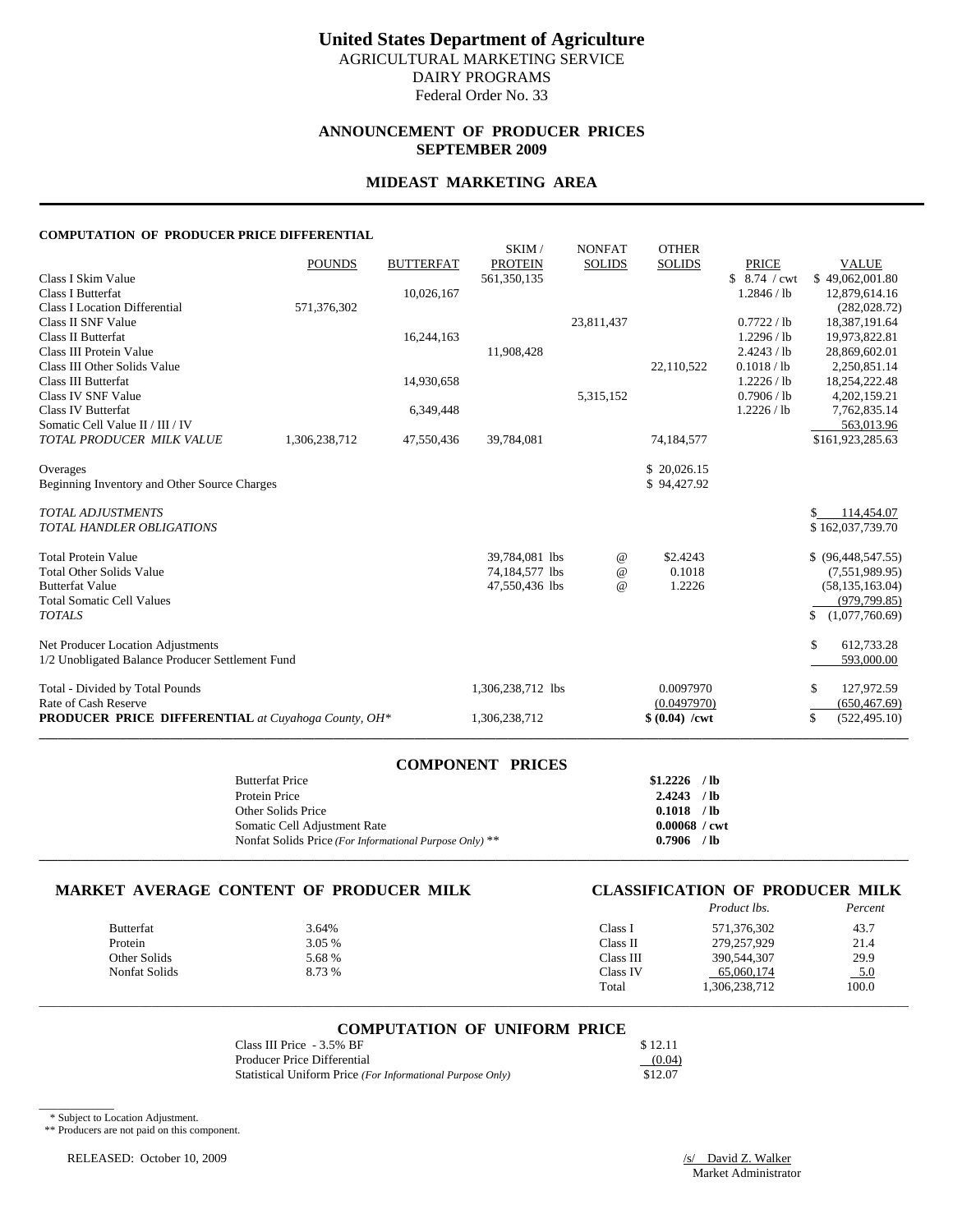## **ANNOUNCEMENT OF PRODUCER PRICES OCTOBER 2009**

### **MIDEAST MARKETING AREA**

### **COMPUTATION OF PRODUCER PRICE DIFFERENTIAL**

|                                                            |               |                  | SKIM/             | <b>NONFAT</b> | <b>OTHER</b>  |               |                      |
|------------------------------------------------------------|---------------|------------------|-------------------|---------------|---------------|---------------|----------------------|
|                                                            | <b>POUNDS</b> | <b>BUTTERFAT</b> | <b>PROTEIN</b>    | <b>SOLIDS</b> | <b>SOLIDS</b> | <b>PRICE</b>  | <b>VALUE</b>         |
| Class I Skim Value                                         |               |                  | 607,002,526       |               |               | \$10.43 / cwt | \$63,310,363.47      |
| Class I Butterfat                                          |               | 11,051,507       |                   |               |               | 1.2241 / lb   | 13,528,149.73        |
| <b>Class I Location Differential</b>                       | 618,054,033   |                  |                   |               |               |               | (302, 564.71)        |
| Class II SNF Value                                         |               |                  |                   | 22,339,236    |               | 0.8567 / lb   | 19,138,023.48        |
| Class II Butterfat                                         |               | 15,640,465       |                   |               |               | 1.2822 / lb   | 20,054,204.20        |
| Class III Protein Value                                    |               |                  | 12,270,700        |               |               | 2.5584 / lb   | 31,393,358.88        |
| Class III Other Solids Value                               |               |                  |                   |               | 22,264,729    | 0.1228 / lb   | 2,734,108.72         |
| Class III Butterfat                                        |               | 15,472,552       |                   |               |               | 1.2752 / lb   | 19,730,598.29        |
| Class IV SNF Value                                         |               |                  |                   | 5,481,518     |               | 0.8506 / lb   | 4,662,579.20         |
| <b>Class IV Butterfat</b>                                  |               | 8,044,124        |                   |               |               | 1.2752 / lb   | 10,257,866.90        |
| Somatic Cell Value II / III / IV                           |               |                  |                   |               |               |               | 663,328.59           |
| TOTAL PRODUCER MILK VALUE                                  | 1,336,052,083 | 50,208,648       | 41,906,973        |               | 76,141,844    |               | \$185,170,016.75     |
|                                                            |               |                  |                   |               |               |               |                      |
| Overages                                                   |               |                  |                   |               | \$144,448.39  |               |                      |
| Beginning Inventory and Other Source Charges               |               |                  |                   |               | \$135,789.24  |               |                      |
| <b>TOTAL ADJUSTMENTS</b>                                   |               |                  |                   |               |               |               | \$<br>280, 237.63    |
| <b>TOTAL HANDLER OBLIGATIONS</b>                           |               |                  |                   |               |               |               | \$185,450,254.38     |
|                                                            |               |                  |                   |               |               |               |                      |
| <b>Total Protein Value</b>                                 |               |                  | 41.906.973 lbs    | $^{\omega}{}$ | \$2.5584      |               | \$(107, 214, 799.75) |
| <b>Total Other Solids Value</b>                            |               |                  | 76,141,844 lbs    | $\omega$      | 0.1228        |               | (9,350,218.45)       |
| <b>Butterfat Value</b>                                     |               |                  | 50,208,648 lbs    | $\omega$      | 1.2752        |               | (64,026,067.89)      |
| <b>Total Somatic Cell Values</b>                           |               |                  |                   |               |               |               | (1,217,916.17)       |
| <b>TOTALS</b>                                              |               |                  |                   |               |               |               | \$<br>3,641,252.12   |
|                                                            |               |                  |                   |               |               |               |                      |
| Net Producer Location Adjustments                          |               |                  |                   |               |               |               | \$<br>579,496.57     |
| 1/2 Unobligated Balance Producer Settlement Fund           |               |                  |                   |               |               |               | 641,000.00           |
| Total - Divided by Total Pounds                            |               |                  | 1,336,052,083 lbs |               | 0.3638892     |               | \$<br>4,861,748.69   |
| Rate of Cash Reserve                                       |               |                  |                   |               | (0.0438892)   |               | (586, 382.57)        |
| <b>PRODUCER PRICE DIFFERENTIAL</b> at Cuyahoga County, OH* |               |                  | 1,336,052,083     |               | $$0.32$ /cwt  |               | \$<br>4,275,366.12   |
|                                                            |               |                  |                   |               |               |               |                      |

### **COMPONENT PRICES**

| <b>Butterfat Price</b>                                  | \$1,2752               | $/$ lb |
|---------------------------------------------------------|------------------------|--------|
| Protein Price                                           | 2.5584                 | $/$ lb |
| Other Solids Price                                      | 0.1228                 | $/$ lb |
| Somatic Cell Adjustment Rate                            | $0.00071 / \text{cwt}$ |        |
| Nonfat Solids Price (For Informational Purpose Only) ** | 0.8506                 | $/$ lb |
|                                                         |                        |        |

# **MARKET AVERAGE CONTENT OF PRODUCER MILK CLASSIFICATION OF PRODUCER MILK**

|                  |        |           | Product lbs.  | Percent |
|------------------|--------|-----------|---------------|---------|
| <b>Butterfat</b> | 3.76%  | Class I   | 618,054,033   | 46.2    |
| Protein          | 3.14 % | Class II  | 258,891,071   | 19.4    |
| Other Solids     | 5.70 % | Class III | 391.352.926   | 29.3    |
| Nonfat Solids    | 8.84 % | Class IV  | 67.754.053    | 5.1     |
|                  |        | Total     | 1.336.052.083 | 100.0   |

# \_\_\_\_\_\_\_\_\_\_\_\_\_\_\_\_\_\_\_\_\_\_\_\_\_\_\_\_\_\_\_\_\_\_\_\_\_\_\_\_\_\_\_\_\_\_\_\_\_\_\_\_\_\_\_\_\_\_\_\_\_\_\_\_\_\_\_\_\_\_\_\_\_\_\_\_\_\_\_\_\_\_\_\_\_\_\_\_\_\_\_\_\_\_\_\_\_\_\_\_\_\_\_\_\_\_\_\_\_\_\_\_\_\_\_\_\_\_\_\_\_\_\_\_\_\_\_\_\_\_\_\_\_\_\_\_\_\_\_ **COMPUTATION OF UNIFORM PRICE**

| Class III Price - 3.5% BF                                  | \$12.82 |
|------------------------------------------------------------|---------|
| Producer Price Differential                                | 0.32    |
| Statistical Uniform Price (For Informational Purpose Only) | \$13.14 |

\* Subject to Location Adjustment.

 $\overline{\phantom{a}}$   $\overline{\phantom{a}}$   $\overline{\phantom{a}}$   $\overline{\phantom{a}}$   $\overline{\phantom{a}}$   $\overline{\phantom{a}}$   $\overline{\phantom{a}}$   $\overline{\phantom{a}}$   $\overline{\phantom{a}}$   $\overline{\phantom{a}}$   $\overline{\phantom{a}}$   $\overline{\phantom{a}}$   $\overline{\phantom{a}}$   $\overline{\phantom{a}}$   $\overline{\phantom{a}}$   $\overline{\phantom{a}}$   $\overline{\phantom{a}}$   $\overline{\phantom{a}}$   $\overline{\$ 

\*\* Producers are not paid on this component.

RELEASED: November 11, 2009 /s/ David Z. Walker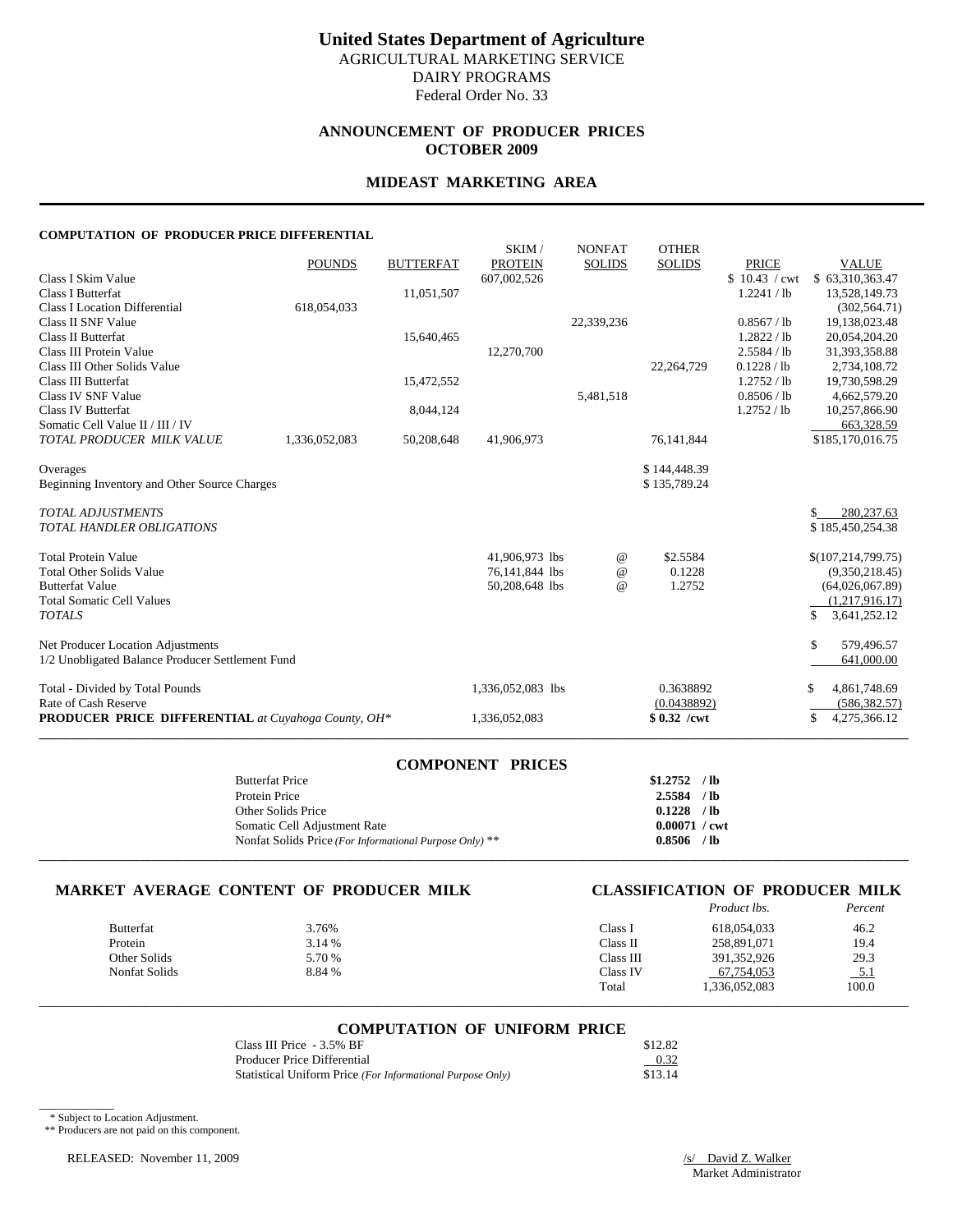### **ANNOUNCEMENT OF PRODUCER PRICES NOVEMBER 2009**

### **MIDEAST MARKETING AREA**

### **COMPUTATION OF PRODUCER PRICE DIFFERENTIAL**

|                                                            |               |                  | SKIM/             | <b>NONFAT</b> | <b>OTHER</b>  |               |                     |
|------------------------------------------------------------|---------------|------------------|-------------------|---------------|---------------|---------------|---------------------|
|                                                            | <b>POUNDS</b> | <b>BUTTERFAT</b> | <b>PROTEIN</b>    | <b>SOLIDS</b> | <b>SOLIDS</b> | <b>PRICE</b>  | <b>VALUE</b>        |
| Class I Skim Value                                         |               |                  | 565,306,142       |               |               | \$10.70 / cwt | \$60,487,757.21     |
| Class I Butterfat                                          |               | 10,466,342       |                   |               |               | 1.2952 / lb   | 13,556,006.13       |
| <b>Class I Location Differential</b>                       | 575,772,484   |                  |                   |               |               |               | (281, 620.07)       |
| Class II SNF Value                                         |               |                  |                   | 22,242,673    |               | 0.9311 / lb   | 20,710,152.81       |
| Class II Butterfat                                         |               | 15,438,713       |                   |               |               | 1.4726 / lb   | 22,735,048.76       |
| Class III Protein Value                                    |               |                  | 12,648,310        |               |               | 2.6991 / lb   | 34,139,053.50       |
| Class III Other Solids Value                               |               |                  |                   |               | 22,987,268    | 0.1524 / lb   | 3,503,259.65        |
| Class III Butterfat                                        |               | 15,374,164       |                   |               |               | 1.4656 / lb   | 22,532,374.76       |
| Class IV SNF Value                                         |               |                  |                   | 5,746,209     |               | 0.9348 / lb   | 5,371,556.15        |
| <b>Class IV Butterfat</b>                                  |               | 7,889,875        |                   |               |               | 1.4656 / lb   | 11,563,400.79       |
| Somatic Cell Value II / III / IV                           |               |                  |                   |               |               |               | 775,010.10          |
| TOTAL PRODUCER MILK VALUE                                  | 1,308,154,797 | 49,169,094       | 40,981,346        |               | 74,499,707    |               | \$195,091,999.79    |
| Overages                                                   |               |                  |                   |               | \$22,361.61   |               |                     |
| Beginning Inventory and Other Source Charges               |               |                  |                   |               | \$96,895.57   |               |                     |
| <b>TOTAL ADJUSTMENTS</b>                                   |               |                  |                   |               |               |               | 119,257.18<br>\$    |
| <b>TOTAL HANDLER OBLIGATIONS</b>                           |               |                  |                   |               |               |               | \$195,211,256.97    |
| <b>Total Protein Value</b>                                 |               |                  | 40,981,346 lbs    | $^{\circ}$    | \$2.6991      |               | \$(110,612,751.02)  |
| <b>Total Other Solids Value</b>                            |               |                  | 74,499,707 lbs    | $^{\circ}$    | 0.1524        |               | (11, 353, 755.34)   |
| <b>Butterfat Value</b>                                     |               |                  | 49,169,094 lbs    | $^{\circ}$    | 1.4656        |               | (72,062,224.16)     |
| <b>Total Somatic Cell Values</b>                           |               |                  |                   |               |               |               | (1,356,828.20)      |
| <b>TOTALS</b>                                              |               |                  |                   |               |               |               | (174, 301.75)<br>\$ |
| Net Producer Location Adjustments                          |               |                  |                   |               |               |               | \$<br>571,385.61    |
| 1/2 Unobligated Balance Producer Settlement Fund           |               |                  |                   |               |               |               | 630,000.00          |
| Total - Divided by Total Pounds                            |               |                  | 1,308,154,797 lbs |               | 0.0785139     |               | \$<br>1,027,083.86  |
| Rate of Cash Reserve                                       |               |                  |                   |               | (0.0485139)   |               | (634, 636.91)       |
| <b>PRODUCER PRICE DIFFERENTIAL</b> at Cuyahoga County, OH* |               |                  | 1,308,154,797     |               | $$0.03$ /cwt  |               | \$<br>392,446.95    |
|                                                            |               |                  |                   |               |               |               |                     |

### **COMPONENT PRICES**

| <b>Butterfat Price</b>                                  | \$1.4656        | $/$ lb |
|---------------------------------------------------------|-----------------|--------|
| Protein Price                                           | 2.6991          | $/$ lb |
| Other Solids Price                                      | 0.1524          | $/$ lb |
| Somatic Cell Adjustment Rate                            | $0.00076$ / cwt |        |
| Nonfat Solids Price (For Informational Purpose Only) ** | 0.9348          | $/$ lb |
|                                                         |                 |        |

# **MARKET AVERAGE CONTENT OF PRODUCER MILK CLASSIFICATION OF PRODUCER MILK**

|                  |        |           | <i>Product lbs.</i> | Percent |
|------------------|--------|-----------|---------------------|---------|
| <b>Butterfat</b> | 3.76%  | Class I   | 575.772.484         | 44.0    |
| Protein          | 3.13 % | Class II  | 258,003,258         | 19.7    |
| Other Solids     | 5.70 % | Class III | 403,821,498         | 30.9    |
| Nonfat Solids    | 8.83 % | Class IV  | 70,557,557          | 5.4     |
|                  |        | Total     | 1,308,154,797       | 100.0   |

# \_\_\_\_\_\_\_\_\_\_\_\_\_\_\_\_\_\_\_\_\_\_\_\_\_\_\_\_\_\_\_\_\_\_\_\_\_\_\_\_\_\_\_\_\_\_\_\_\_\_\_\_\_\_\_\_\_\_\_\_\_\_\_\_\_\_\_\_\_\_\_\_\_\_\_\_\_\_\_\_\_\_\_\_\_\_\_\_\_\_\_\_\_\_\_\_\_\_\_\_\_\_\_\_\_\_\_\_\_\_\_\_\_\_\_\_\_\_\_\_\_\_\_\_\_\_\_\_\_\_\_\_\_\_\_\_\_\_\_ **COMPUTATION OF UNIFORM PRICE**

| Class III Price - 3.5% BF                                  | \$14.08 |
|------------------------------------------------------------|---------|
| Producer Price Differential                                | 0.03    |
| Statistical Uniform Price (For Informational Purpose Only) | \$14.11 |

\* Subject to Location Adjustment.

 $\overline{\phantom{a}}$   $\overline{\phantom{a}}$   $\overline{\phantom{a}}$   $\overline{\phantom{a}}$   $\overline{\phantom{a}}$   $\overline{\phantom{a}}$   $\overline{\phantom{a}}$   $\overline{\phantom{a}}$   $\overline{\phantom{a}}$   $\overline{\phantom{a}}$   $\overline{\phantom{a}}$   $\overline{\phantom{a}}$   $\overline{\phantom{a}}$   $\overline{\phantom{a}}$   $\overline{\phantom{a}}$   $\overline{\phantom{a}}$   $\overline{\phantom{a}}$   $\overline{\phantom{a}}$   $\overline{\$ 

\*\* Producers are not paid on this component.